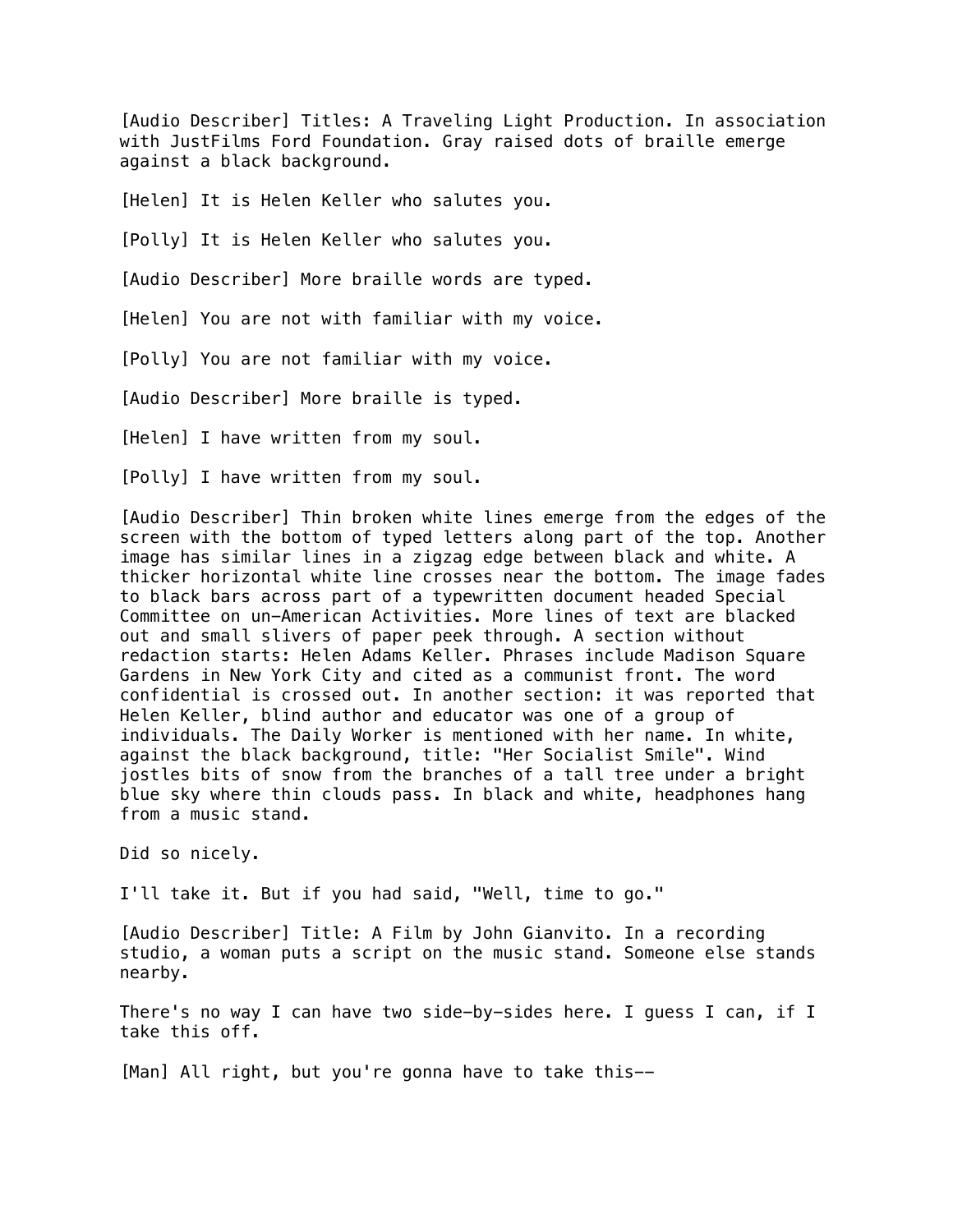Yeah.

[Audio Describer] In color, snow covers the tops of boulders of an old stone wall by a forest. In the studio, the woman sits wearing the headphones with a microphone in front of her.

Socialism, she replies, "I'm a socialist because I believe in fair play."

[Audio Describer] She reviews the script on the music stand.

Socialistic, what active socialistic are you doing now reporter. Talking. Talking .

[Audio Describer] A man walks behind her and sets down a stool by a wall to her right.

To make them see and hear as I do.

[Audio Describer] He leaves. Against a black background, title: Loose Bricks. A New York Times article starts: Helen Keller, the famous blind and deaf girl made her debut as a public speaker in Montclair tonight at the auditorium in the Hillside School, her audience numbering nearly 1,000. Ms. Keller lectured under the auspices of the Montclair branch of the Socialist Party. She is a socialist and she expressed radical political views.

[Narrator] On February 6th, 1913, Helen Keller delivered her first talk before a general audience. She was 32 years old. Though she'd already given occasional addresses at private gatherings in conjunction with her work on behalf of the blind and deaf. Her spoken voice was deemed largely unintelligible, necessitating someone more often than not, her lifelong teacher, Anne Sullivan to repeat sentence by sentence what Helen said. The fact that she could speak at all was regarded to be a Marvel, as much a miracle as were the first reports years earlier, transmitted around the world that a seven-year-old deaf-blind child from Tuscumbia, Alabama had learned to read and write.

[Audio Describer] A childhood photo shows Helen Keller in profile.

[Narrator] Speaking to a group of reporters in her hotel the night before her lecture, Helen is asked what her latest field of interest is. "Socialism," she replies. "I am a socialist because I believe in fair play." "What active socialistic work are you doing now?" follows the reporter. "Talking," Helen quickly responds with a laugh, "but wait, till I get a chance, then I'll be doing. The highest ambition of my life is to help my fellow men.

[Audio Describer] Lightning flashes.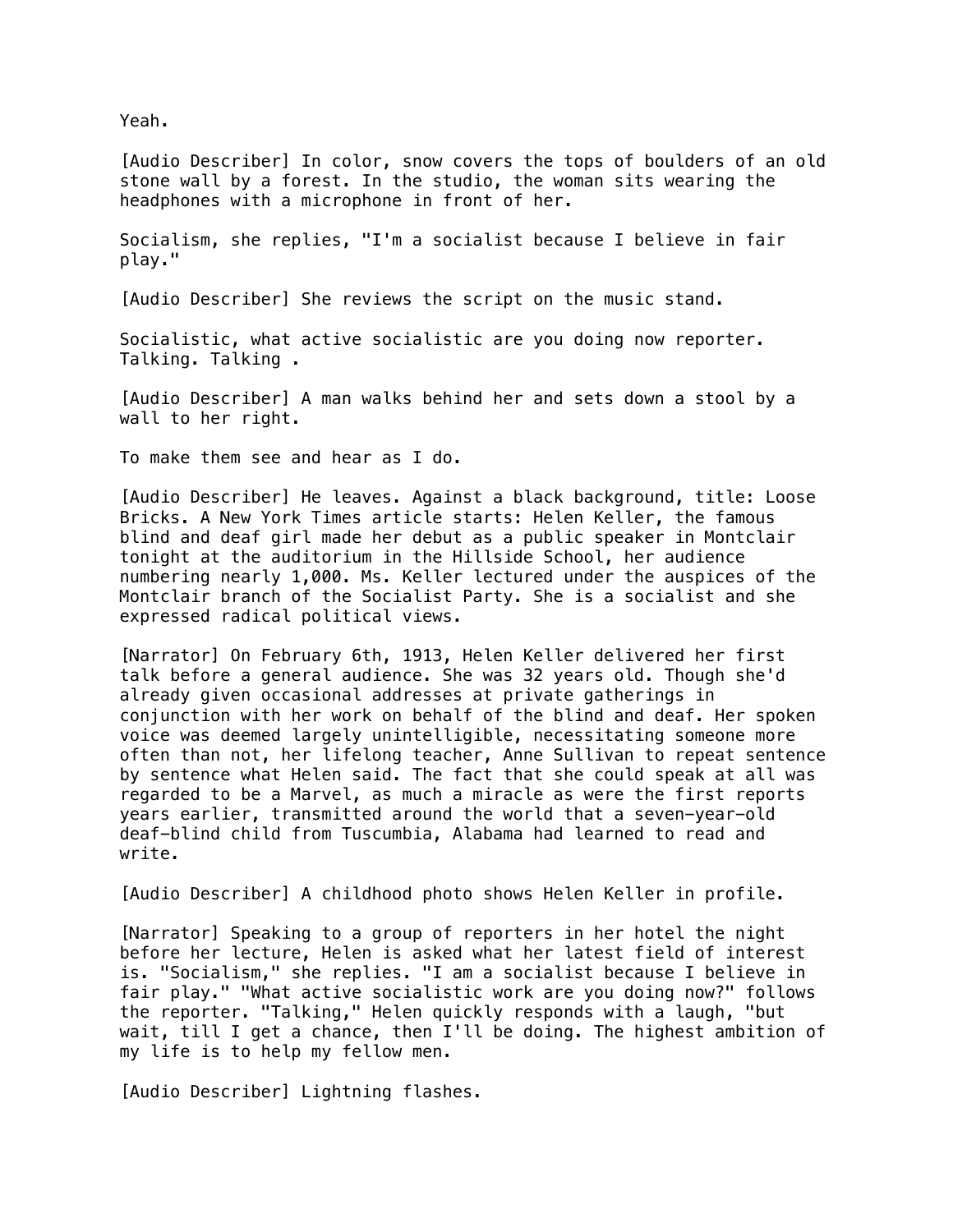[Narrator] To make them see and hear as I do.

[Audio Describer] Snow lies along the top of a vine.

[Narrator] Despite nearly two years of private vocal training, Helen privately approaches the event with trepidation, regarding her voice as she would for the rest of her life, to be defective and halting. Once the lecture gets underway, stage fright sinks in, "I felt my voice soaring, and I knew that meant falsetto. Frantically, I dragged it down till my words fell about me like loose bricks," Helen later described the experience. At the end of her talk, Helen leaves the stage in tears convinced she has failed, feeling the lecture to have been an ordeal, "A pillory where I stood cold, riveted, trembling, voiceless." For Hattie Schlossberg, a reporter who heard Helen Keller speak in 1913, the experience is altogether different. "I was not prepared for what did come. The effect of her first words was startling. It sounds weird and uncanny at first, but this feeling passes away as soon as one gets accustomed to the tone. Her voice is indescribable. It seems to come from somewhere in the depths of her."

[Audio Describer] Thorns mark the vine.

[Narrator] Thus would begin a nearly 50-year run on the lecture circuit. As is the case with virtually all her political speeches, no film, photographs, or recording survive of the first talk that Helen Keller delivered that night inside the Hillside Elementary School Auditorium. She entitled her talk: The Heart and the Hand or The Right Uses of Our Senses, a speech she would deliver a month later under the title, The Heart and the Hand or True Socialism. These were her words that night.

Text: Dear friends, it is with great joy that I appear before you. I'm going to try to explain that joy. I was blind, now I see. I was deaf, now I hear. I was dumb, now I speak. I'm going to try to make you feel that no one of us can do anything alone: that we are bound together. I do not like the world as it is. I am trying to make it a little more as I would like to have it. Perhaps you are thinking how blind I have been. You have your eyes and you behold the sun and yet you are more blind than I am. It was the hands of others that made this miracle in me. Without my teacher, I should be nothing. We live by and for each other. We are all blind and deaf until our eyes are open to our fellow men. When we look about us with seeing eyes, what do we behold? Men and women at our very doors wrung with hard labor, want or the dread of want, needing help and receiving none, toiling for less than a living wage. If we had had a penetrating vision, I know we could not, we would not, have endured what we saw: cruelty, ignorance, poverty disease, almost all preventable, unnecessary. What is the cause of it? Simply this: that the land, the machinery, the means of life belong to the few while the many are born and live with nothing that they can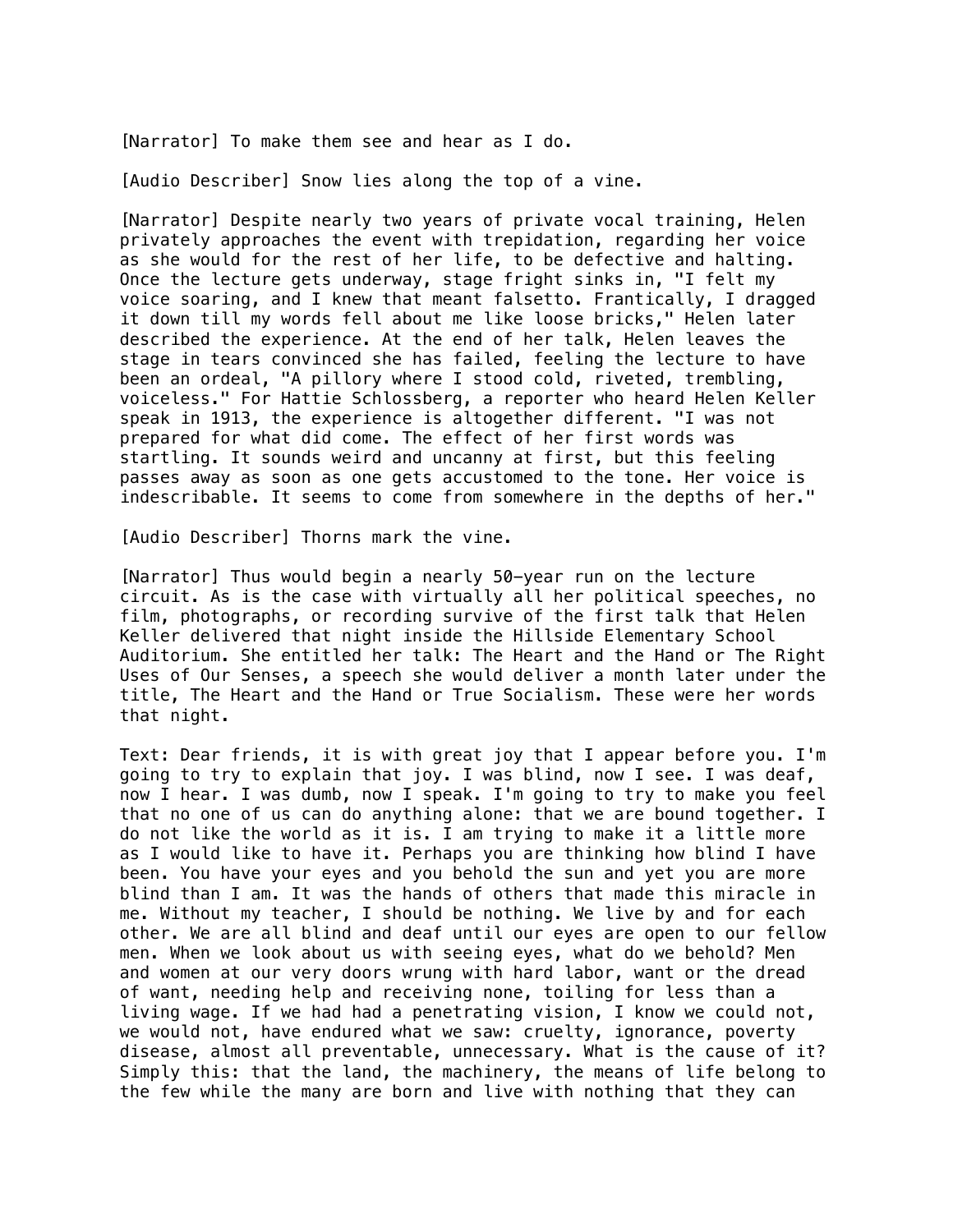call their own except their hands and their brains. Strange that we do not see it, and when we do, we accept the condition in blind contentment. Our blind guides console us by saying that there is much charity, that the rich are generous and give to the poor. We now see that what the rich give is only a small part of the money which is made for them by the labor of the poor. They never stop to think that if the workers received an equitable share of their product, there would be no rich. There would be little need of philanthropy. Charity covers a multitude of sins. It does something worse than that. It covers the facts so they cannot be seen. It covers the fact that the property of the few is made by the labor of the many. The rich are willing to do everything for the poor, but to get off their backs. I must plead guilty to the charge that I am deaf and blind although I forget this fact, most of the time. Occasionally, I come into sharp collision with the stone wall out in my back field. And for a second or two, there is not the slightest doubt in my mind that I am blind. When my friends tell me they cannot hear me speak because a freight train is passing, I realize that I'm deaf, but I do not feel so very sorry for it is not pleasant to have one's thoughts disturbed by the noise of a freight train. My blindness does not shut me out from a knowledge of what is happening about me. True, I have never been a captain of industry or a strike breaker or soldier, neither have most people. But I have studied about them and I think I understand their relation to society. At all events, I claim my right to discuss them. Besides the advantages of books and of personal experience, I have the advantage of a mind trained to think. In most people I talk with, thought is infantile. In the well-educated, it is rare. In time, their minds become automatic machines. People do not like to think. If one thinks, one must reach conclusions and conclusions are not always pleasant. They are a thorn in the spirit. But I consider it a priceless gift and a deep responsibility to think. It is only when United with imagination and thought and feeling that the senses acquire full value. Can you see the splendor of the sunset? Can you look up at the stars without emotion? I have never been able to see these wonderful fires in the sky except through my imagination. But the starless night of blindness has its wonders. The wind on my cheek touches my imagination. There is a divinity that can only be felt through the imagination and through courage. Love can rend asunder the iron gates of darkness. We are all bound together in a love for each other. And the success of our movement and our lives depend on this love for each other. Every one of us has a right to make the most of our lives, of the lives which God has given us, that all men may someday be united in one heart. That is my vision. That is my dream. Let us not practice dumb resignation, but rather a proud defiance of fetters. My soul leaps up toward this vision. We need to believe in our powers. I am no pessimist. The pessimist says that man was born in darkness and for death. I believe that man was intended for the light and shall not die. It is a good world and it will be much better when you help me to make it more as I want it. Rain falls heavily on leaves in dim light. A theater program announces: The Most Talked-of Woman in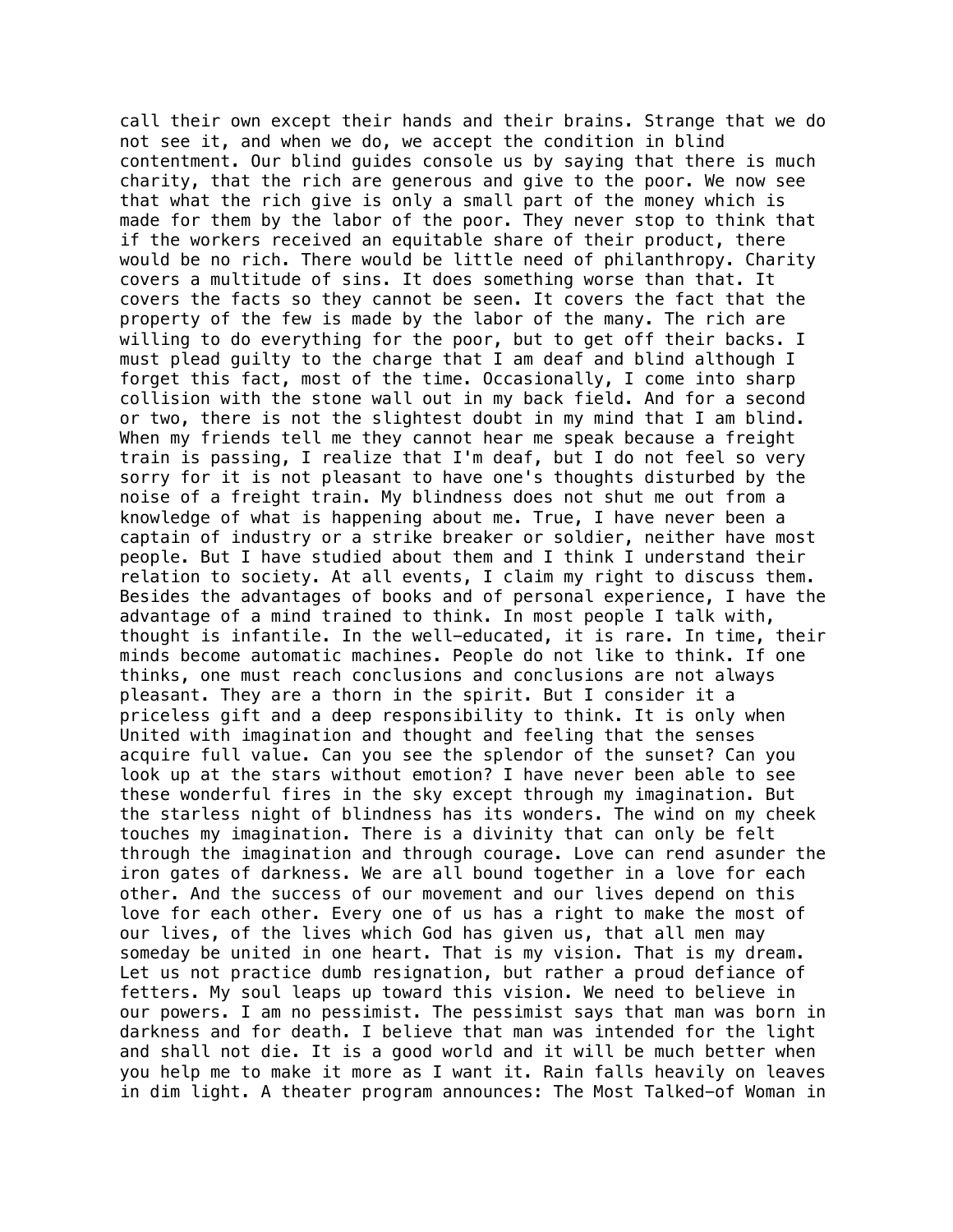the World: Helen Keller, Blind, Deaf and Formerly DUMB, dumb in all caps. In a theater, intricate golden filigree decorates a ceiling above a colorfully painted square proscenium. Columns on either side glow under a fixture at the top. The stage is bare except for a light on a stand like a microphone stand. The seats in front are empty. Titles: What is Miss Keller's age. There is no age on the vaudeville stage. Does Miss Keller think of marriage? Yes. Are you proposing to me? Do you close your eyes when you sleep? I guess I do, but I never stayed awake to see. What are the things that count most in life? The little things. Every one of us can be helpful in a hundred little ways. In the studio.

Writing in the Ladies' Home Journal in 1907, Keller takes the bold step for the time of addressing how mothers unknowingly infected with syphilis by their philandering husbands were inducing ophthalmia, the most common cause of blindness upon their newborn infants. While medical science could provide a remedy if promptly and properly administered, Keller writes how poverty, lack of education, unequal access to medicine and overall lack of institutional support hindered such initiatives. In an address before the Massachusetts Association for Promoting the Interests of the Blind, Keller says:

[Audio Describer] Text: To study the diseases and accidents which cause loss of sight and to learn how the surgeon can prevent or alleviate them is not enough. We should strive to put an end to the conditions which produce the diseases and accidents. One case of blindness, the physician says, resulted from ophthalmia. It was really caused by a dark overcrowded room, by the indecent herding together of human beings in unsanitary tenements. We are told that another cause of blindness resulted from the bursting of a wheel. The true cause was an employer's failure to safeguard his machine. Investigations show that there are many ingenious safeguards for machinery which are not adopted because their adoption would diminish the manufacturer's profits. We Americans have been slow, dishonorably slow, in taking measures for the protection of our workmen. Does it occur to any of you that the white lace, which we wear is darkened by the failing eyes of the maker? The trouble is that most of us do not understand the essential relation between poverty and disease. I do not believe there is one in this city of kind hearts who would willingly receive dividends if he knew that they had been paid in part with blinded eyes and broken backs. If you doubt that there is any such connection between our prosperity and the sorrows of others, consult those bare, but illuminating reports of industrial commissions and labor bureaus. They are less eloquent than oratory, less pleasant than fiction, but more convincing than either.

[Narrator] Concurrent with Helen Keller's research into the social causes of blindness in 1908, her teacher, Anne Sullivan, passes along to Helen, a newly published book of essays by British author, HG Wells entitled "New Worlds for Old".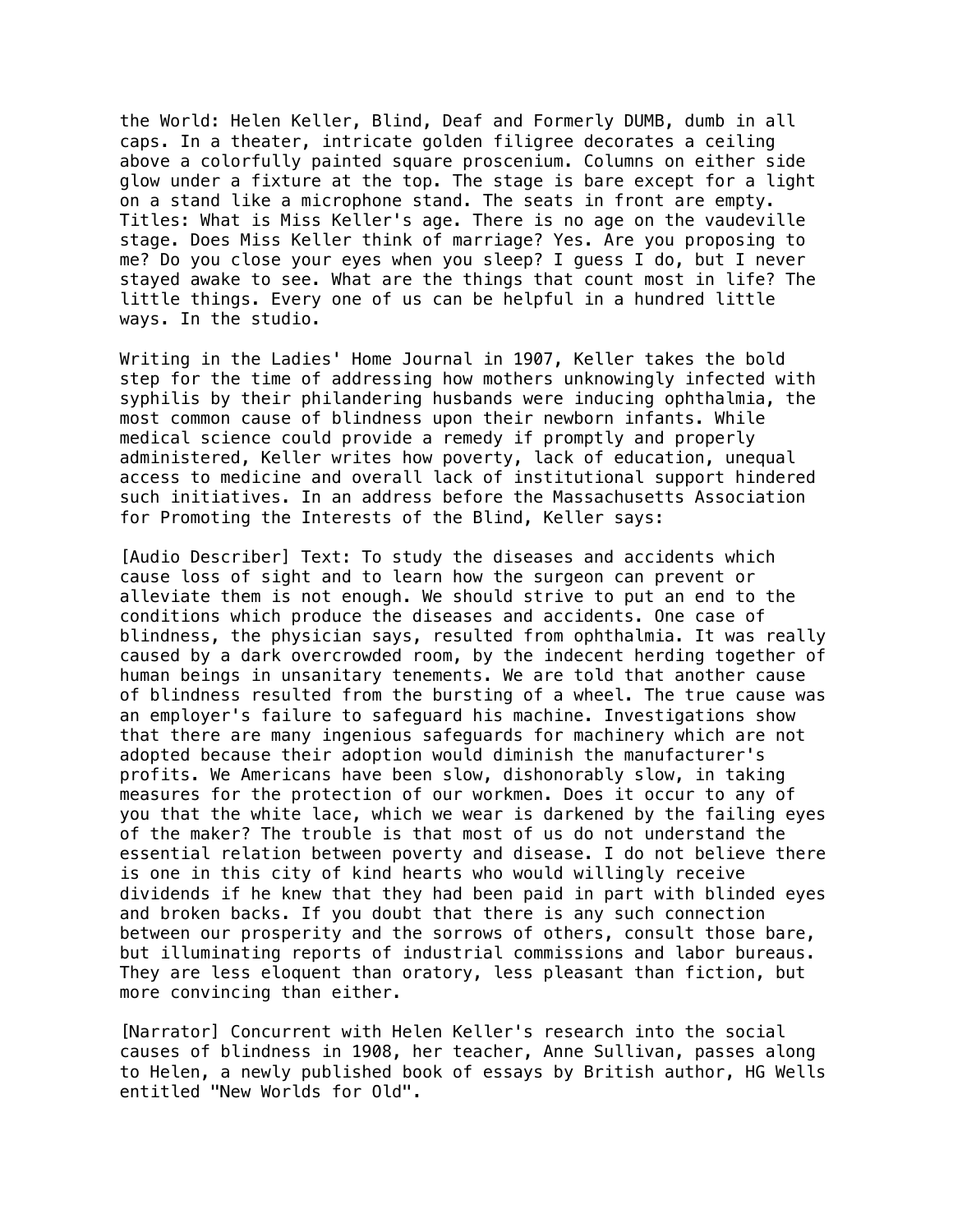The book is shown.

Depicting in detail, the stories of children and workers, living lives of grinding poverty and incorporating numerous sociological studies, the book argues for what Wells called a constructive socialism as the way to confront these problems. Additionally, as observed by historian Philip Foner, "New Worlds for Old" also pointed out a role Helen herself could play in the movement for a new and better society. Over and above the promoting of its main constructive ideas and their more obvious and practical applications, Wells writes, "An immense amount of intellectual work remains to be done for socialism. The battle for socialism is to be fought, not simply at the polls and in the marketplace, but at the writing desk and in the study." In earnest, Helen begins to educate herself on the issues, remarking to a friend years later, "Something asleep in me woke when I read the radical literature."

A slug crawls on a rock.

Her reading list includes: German socialist periodicals printed in braille, selected articles from a national socialist and international socialist review, Karl Marx's "Value, Price and Profit", as well as "The Communist Manifesto", about which she declares, "If it isn't imposed as tyranny, it is one of the finest pieces of literature ever written." She reads Karl Kautsky classic exposition of the Erfurt Program, "The Class Struggle". Adapted at the Erfurt Party Congress of 1891, the German Workers' Party Program argued that because capitalism by its very nature must collapse, the immediate task for socialists was to work for the improvement of workers' lives rather than for the revolution, which it is believed was inevitable. In an April, 1911 editorial in the Matilda Ziegler Magazine for the Blind, Helen urges the sightless to study the economic problems of the seeing by reading two popular socialist primers, Robert Hunter's "Poverty" and Edmund Kelly's "Twentieth Century Socialism", "Not for theory, as it is scornfully called," she writes, "but for facts about the labor conditions in America."

[Audio Describer] The shiny brown slug curls to the right on the lichen-covered rock. Text: It is no easy and rapid thing to absorb through one's fingers a book of 50,000 words on economics, but it is a pleasure and one which I shall enjoy repeatedly until I have made myself acquainted with all the classic socialist authors.

[Narrator] As Helen's reading list grows, so too, does her intellectual curiosity. At one point, she requests The National Institute for the Blind in London to translate into braille a copy of Michael Bakunin's "God and the State", a book that preaches atheism, destruction of the state and the embrace of anarchism.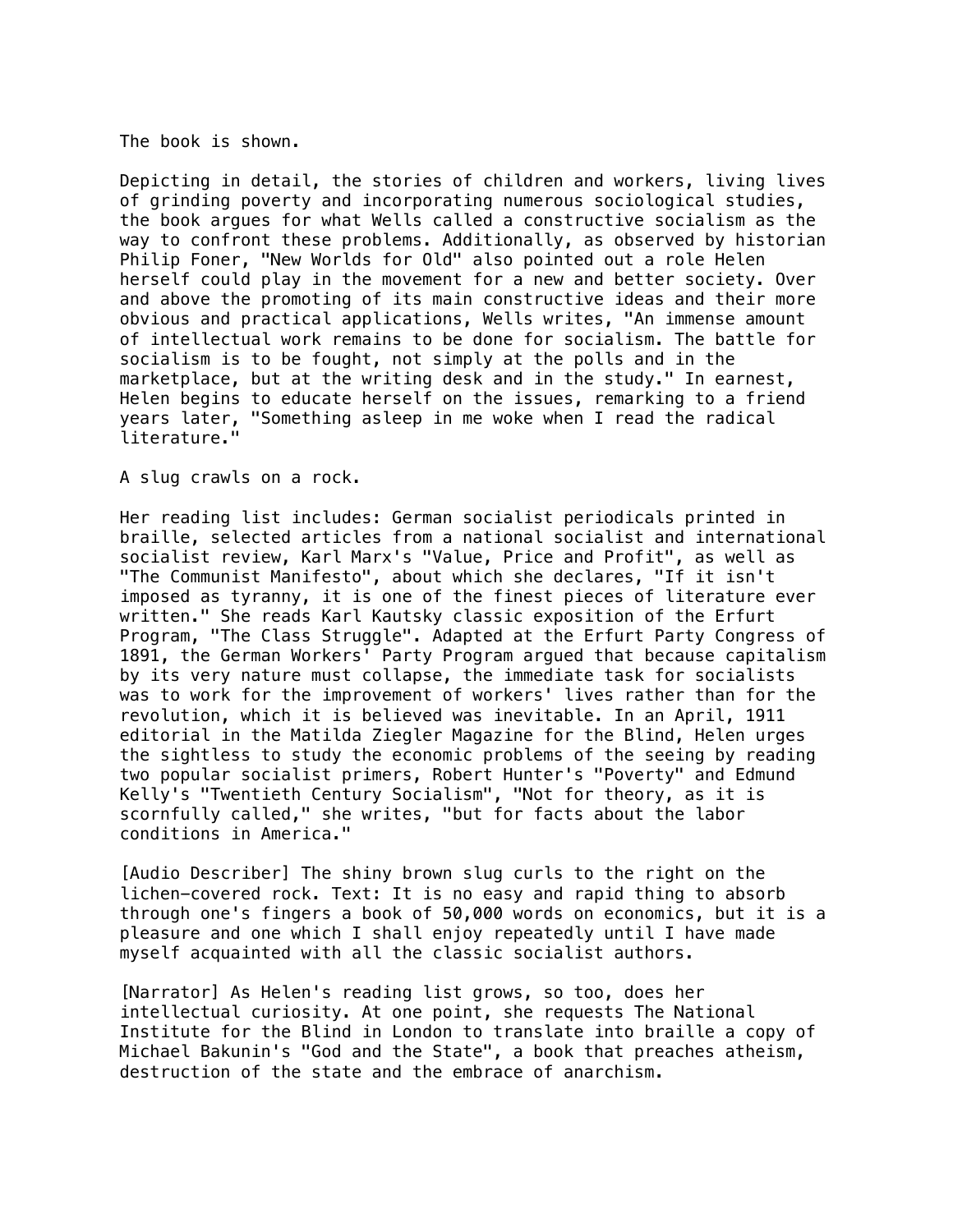[Audio Describer] Another book is opened.

[Narrator] While the Institute has previously offered to do transcripts of books for Helen without charge, its secretary general draws the line at Bakunin.

[Audio Describer] Text: If books are not life, I do not know what they are. In the writings of poets, sages, prophets is recorded all that men have seen, heard, and felt. Having all this in the grasp of my two hands, my means of observing what is going on in the world is not so very limited after all. I have all the keys to the doors of knowledge. I am benefited by every observation made by scientist, philosopher, prophet. The eyes of the mind are stronger, more penetrating and more reliable than our physical eyes. We can see a lot of things with a little common sense light to aid our perceptions.

[Narrator] Despite her status as one of the most revered and renowned figures in the nation, Helen Keller's forays into politics, especially at a time when women were still deprived of the right to vote are frequently met with fierce criticism, willfully ignored or pardoned as being the result of bad influences upon her. States one newspaper editorial, "Helen Keller, struggling to point the way for the deaf, dumb and blind is inspiring. Helen Keller preaching socialism, Helen Keller passing on the merits of the Copper Strike, Helen Keller's sneering at the Constitution of the United States, Helen Keller under these aspects is pitiful. She is beyond her depth. She speaks with the handicap of limitation, which no amount of determination or science can overcome. Her knowledge is and must be almost purely theoretical. And unfortunately, this world and its problems are both very practical."

[Audio Describer] Another book is opened.

When in 1913, Helen Keller publishes her book, "Out of the Dark: Essays, Letters and Addresses on Physical and Social Vision", including articles, such as "How I Became a Socialist", "The Worker's Right", "The Modern Woman", and "A Letter to an English Woman Suffragist", it manages, in the words of her biographer, Dorothy Herrmann to practically destroy her angelic image.

[Audio Describer] Text: So long as I can find my activities to social service and the blind, they compliment me extravagantly, calling me the archpriestess of the sightless, wonder woman and modern miracle. But when it comes to a discussion of a burning social or political issue, especially if I happen to be, as I so often am, on the unpopular side, the tone changes completely. They are grieved because they imagine I am in the hands of unscrupulous persons who take advantage of my affliction to make me a mouthpiece for their own ideas. The theater is viewed from the right, revealing three small levels of balconies in a back corner. Again, the light is on the stand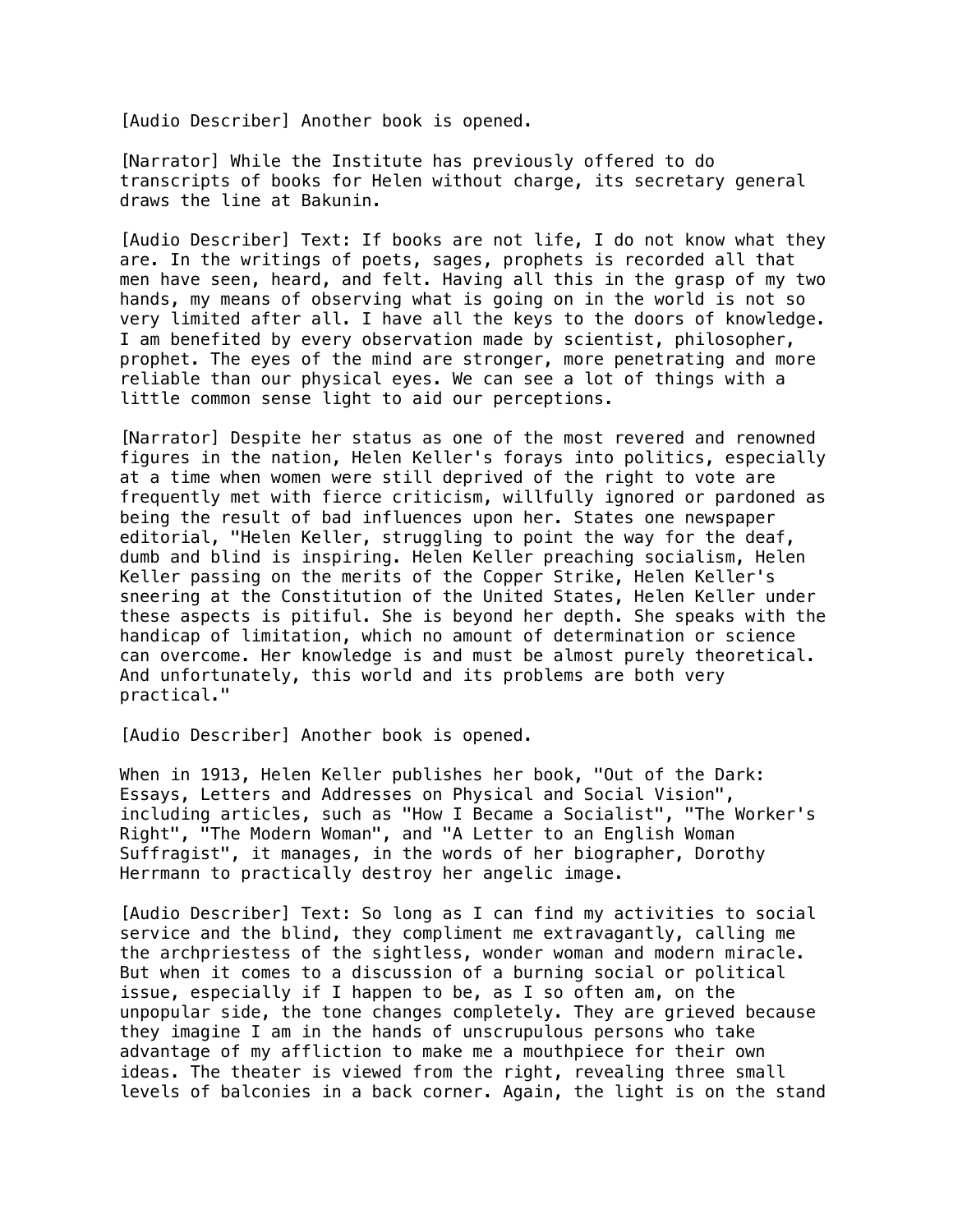on stage. Titles: Can you distinguish colors? No, I can not sense color except through my thoughts. Sometimes they are rosy. What is the most important question before the President? How to keep the people from finding out that they have been fooled again? What do you think of capitalism? I think it is outlived its usefulness. Do you believe with Conan Doyle, that spiritualism is the cure for the world's troubles? I think the world's troubles are caused by wrong economic conditions. And the only cure for them is social reorganization. The screen goes black. Bark lies curled in ribbons, and some of it has black veins growing through it. Sunlight flickers on it. Old white paint has dried into broken strips on gray wood. Another curl of bark hangs by broken layers of wood with grain in different directions. More chips of paint surround an old knot of gray wood. The screen goes black. In silent film footage, a man stands on the back of a wagon with a sign on top saying socialism. He speaks to a large crowd of people wearing hats as an IWW flag flutters in the foreground. Flames slowly lick and burn wood.

[Narrator] Founded in 1901, the Socialist Party of America was, by 1912, an exponentially expanding force on the political landscape. According to official records, the party had more than 1,000 of its members elected to political office in 337 towns and cities. This included 56 Socialist mayors, 305 aldermen and councilmen, 22 police officials, 155 school officials and four poundkeepers. The Socialist cause was promoted by 323 papers and periodicals, including five daily newspapers in English, eight in other languages, 262 weeklies in English, 36 in other languages and 12 monthlies, 10 in English and two in other languages. Total circulation of this press was estimated to have been more than two million. The Appeal to Reason published in Kansas and always the most widely-read of the Socialist publications whose motto was Socialism is Not Just a Theory, It is a Destiny, reaches a circulation of nearly 700,000 in that year. And in 1912, as candidate for the Socialist Party of America in the presidential election, Eugene Debs received nearly one million votes. This was before women's suffrage and represents 6% of the popular vote.

[Audio Describer] The screen goes black. Icicles cut diagonally across a view of tree tops and a white cloud drifts by in the distance. Bit of brown and green leaves lie under a translucent layer of ice. Water flows over old leaves and round other stuff together. Patches of Moss cover a low wall of jumbled boulders and forest. Two old gray milkweed seed pods hanging from a stick with vines wrapped around it, open lengthwise. One is empty with a brown lining inside.

[Narrator] A source of tremendous media attention at the time, Helen Keller's graduation in 1904 from Radcliffe College, Harvard's segregated sister institution, establishes her as the first blind-deaf individual to ever graduate from college.

[Audio Describer] Lichen spots dot a statue of a girl.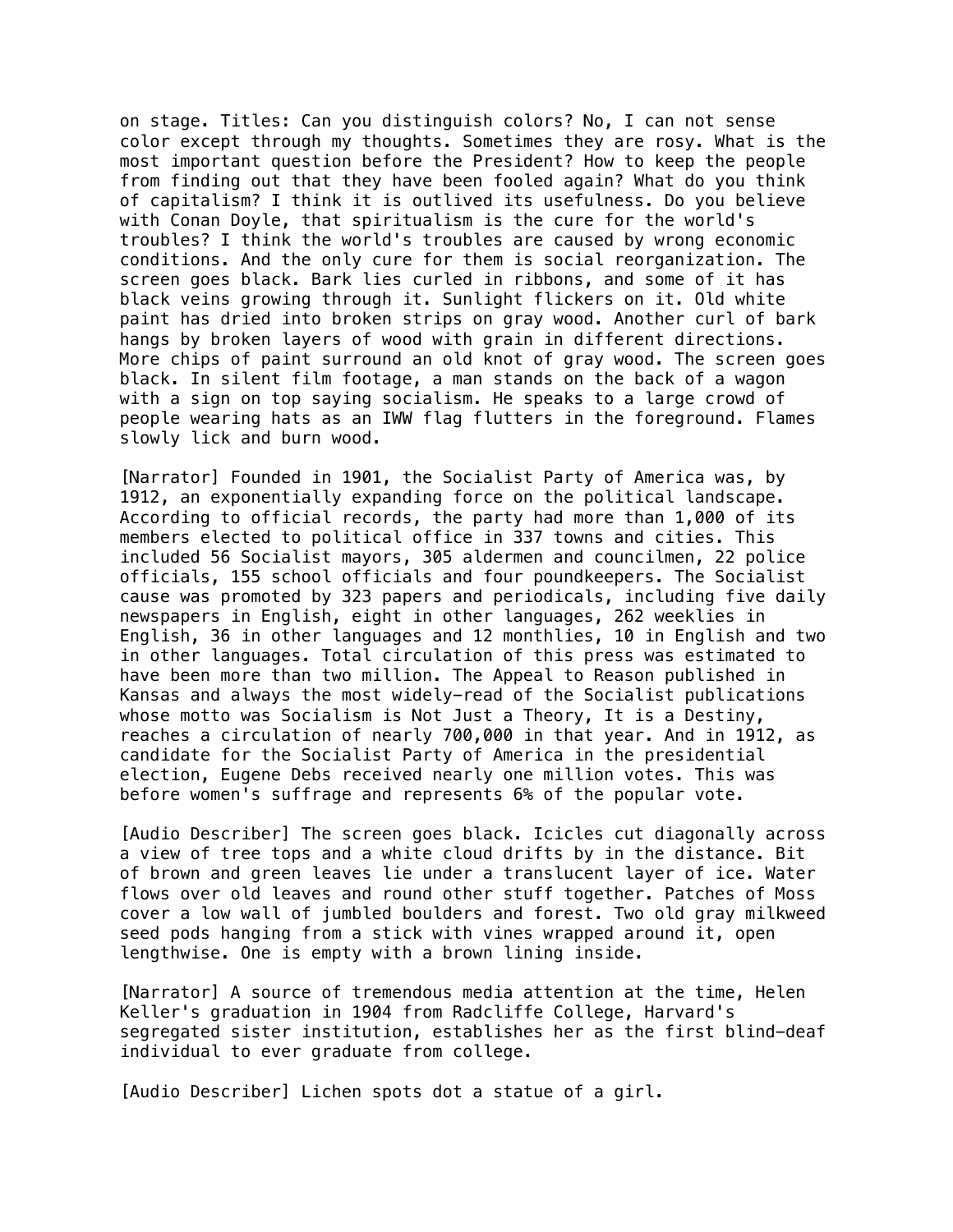[Narrator] Even before receiving her degree, Helen's awareness of her class privilege and unique opportunities is growing. She would come to describe Harvard as perhaps the most imposing monument to dead ideas in this country where such monuments are numerous.

[Audio Describer] Wind blows green ivy.

[Narrator] Pressed as to why she came to this opinion, she replied that, "They did not teach me about things as they are today or about the vital problems of the people. They taught me Greek drama and Roman history, the celebrated achievements of war, rather than those of the heroes of peace. For instance, there were a dozen chapters on war where there were a few paragraphs about the inventors and it is the overemphasis on the cruelties of life that breeds the wrong ideal. Education has taught me that it was a finer thing to be a Napoleon, than to create a new potato." Accepting an invitation years later to speak at Radcliffe, Helen tells the attendees, "I have never attached great value to academic fame, and I am not much interested in whether or not people praise Radcliffe scholarship. What I care about is that every thought, every work, every act should be vital with the will to serve mankind."

[Audio Describer] Algae floats on moving water. Text: If we, women, are to learn the fundamental things in life, we must educate ourselves and one another. And we few who are unfairly called educated because we have been to college must learn much and forget much if we are not to appear as useless idlers to the millions of working women in America. Any girl who goes to school can study and find out some of the things that an educated American woman ought to know. For instance, why in this land of great wealth is there great poverty? Any intelligent young woman, like those who write to me, eager to help the sightless or any other unfortunate class can learn why such important work as supplying food, clothing and shelter is ill-rewarded, why children toil in the mills while thousands of men cannot get work, why women who do nothing have thousands of dollars a year to spend. There is an economic cause for these things. It is for the American woman to know why millions are shut out from the full benefits of such education, art and science as the race has thus far achieved. We women have had to face questions that men alone have evidently not been quite able to solve. We must know why a woman who owns property has no voice in selecting the men who make laws that affect her property. We must know why a woman who earns wages has nothing to say about the choice of the men who make laws that govern her wages. We must know why 150 of our sisters were killed in New York in a shirt-waist factory fire the other day, and nobody to blame. We must know why our fathers, brothers and husbands are killed in mines and on railroads. We, women, who are natural conservationists must find out why the sons we bring forth are drawn up in line and shot. A view move slowly among green ferns.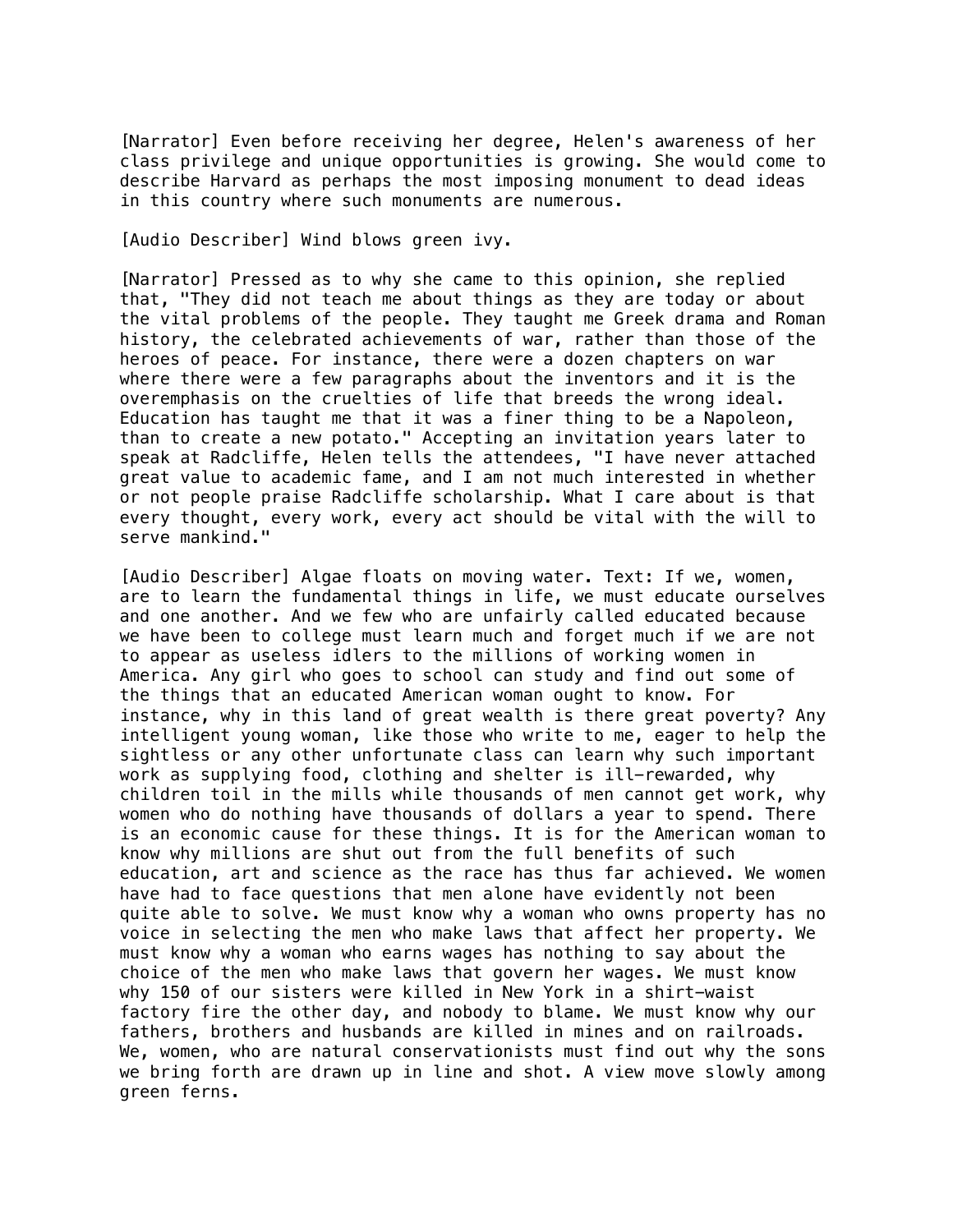[Narrator] One month after delivering her first public lecture, Helen Keller is invited to speak at the 1913 Woman Suffrage Procession, the first suffrage parade to be held in Washington, DC and strategically scheduled for the day prior to the inauguration of Woodrow Wilson. Firmly opposed to the idea of women having the right to vote, Wilson, a Democrat, takes office characterizing those women who campaign for suffrage as totally abhorrent. Organized by Alice Paul for the National American Woman Suffrage Association, the procession draws some 8,000 marchers, featuring nine bands, four mounted brigades and over 20 floats who lead their parade before thousands of spectators, many of them, mostly men in town for the inauguration. After proceeding for a few blocks, crowds of spectators move into the street, impeding the ability for many marchers to pass. Women are shoved, tripped, insulted, spat upon while police officers either stand idly by or are seen reveling in the commotion. For the next six hours, ambulances fight their way in and out of the crowd, attempting to retrieve the injured. By day's end, over 200 people are treated at local hospitals. So exhausted and unnerved by the experience and her attempts to reach the grand stand, Helen Keller finds herself unable to later speak at Constitution Hall. The following day, she recounts her impressions for the syndicated press although few transmit the full extent of her report.

[Audio Describer] Text: The Woman Suffrage Pageant yesterday was in some ways more significant than the inauguration today. It symbolized the coming of the new, not the passing of the old. Owing to some misunderstanding, I was caught in the jostling throng and never took the part that was assigned for me in the demonstration. The stupid inefficiency of the Washington police allowed the people to block the streets and the parade was broken, a failure as a spectacle. Today, of course, many of us women are indignant and disappointed. Police and soldiers are very capable when it comes to protecting a factory against striking mill girls. Let us please have no more antisuffragette arguments based on the superior organizing faculty of men. Some of the women were trampled and hurt. If it were not for that, we should not take this little disaster seriously. For after all, our real parade is not a theatrical affair in the holiday streets of Washington. It is a determined, ceaseless march in the work-a-day world. Nothing can stop it. The idol, the thoughtless, the reactionary may get in the way and our ranks may be apparently disordered, but the women's army is moving on in every nation.

[Narrator] While Helen Keller's recounting of the events of the Woman Suffrage Pageant receives little circulation, her concurrent critique of the swearing in of president Woodrow Wilson does, even leading one newspaper editor to describe it as the most remarkable printed anywhere on the inauguration in Washington yesterday.

[Audio Describer] Text: Dr. Woodrow Wilson, historian, student of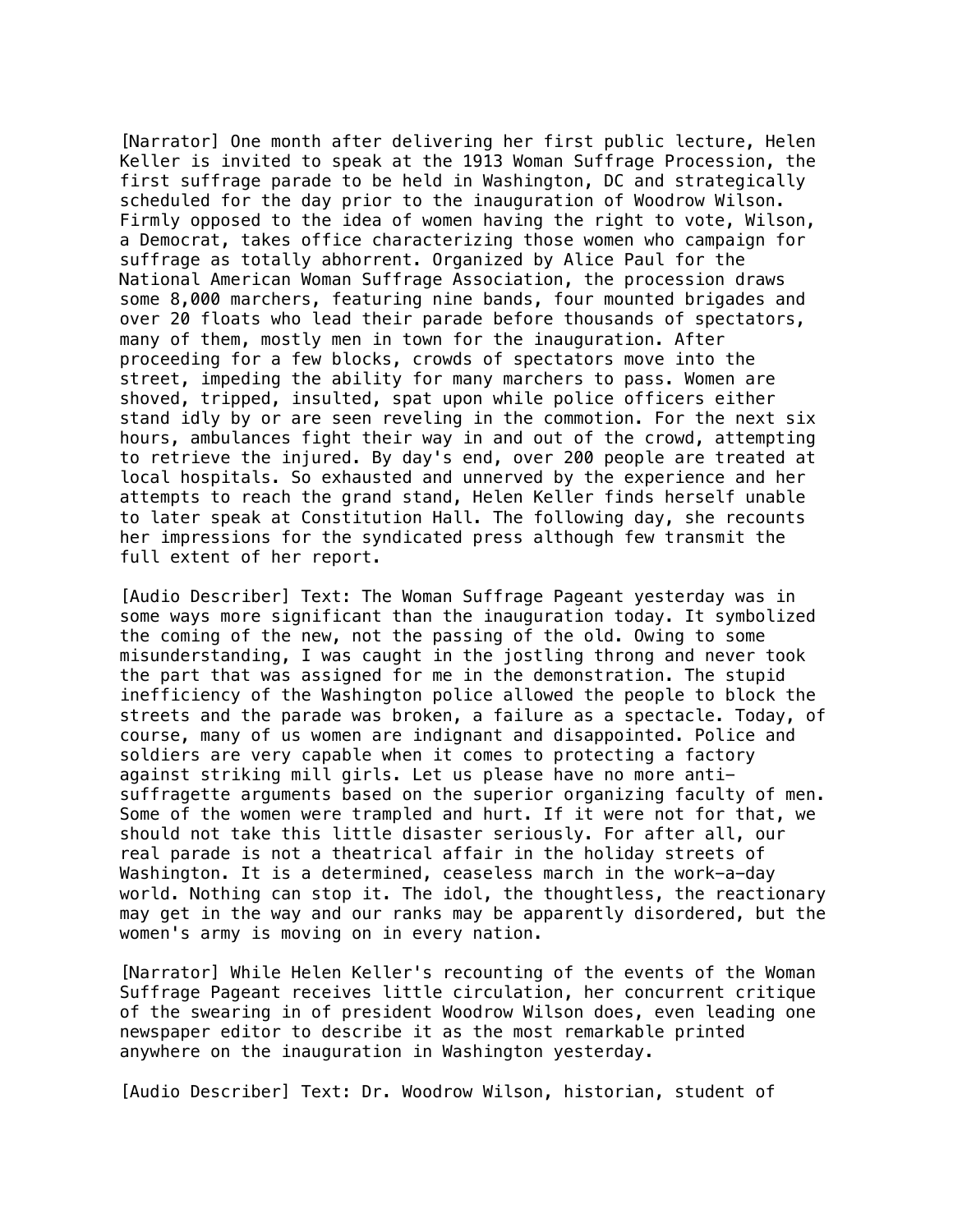government has said, "Nothing was settled in the election of 1908, but the name of the next president." The same thing is true of the election of 1912. Mr. Wilson stands for no great idea. He has not been swept into power by an aroused people. The great capitalist party broke into two and the other capitalist party, the Democratic walked through the broken ranks of the enemy. Capitalism is still king. The great industrial empire, which is the reality behind our democratic institutions is powerful as ever. And nothing Mr. Wilson can do or will do need give uneasiness to the sovereigns of industry or hope to the subject. Mr Wilson finds something hard, cold, unfeeling in the world of business and labor, and to set himself the task of humanizing every process without impairing the good. But the facts are hard, cold and unfeeling. The world is divided into owners and wagemakers. Mr. Wilson, then, represents the passing of an era. Not the inauguration of a new age. Conditions proclaim the coming of a new wage and conditions are stronger than the president, stronger than the constitution. Mr Wilson is an old-fashioned Democrat, but the future belongs to a much greater class, the new-fashioned Democrat. Behind the bowels of pine needles, a river flows.

[Narrator] When interviewed by the press, Helen underscores that she is not just a suffragist, but a militant suffragist. As she explains to a reporter for The New York Times, "I believe that suffrage will lead to socialism. And to me, socialism is the ideal cause." Mindful of the fact that the right to vote was itself no guarantee of the fostering of fundamental structural change, in her 1911 letter to an English woman suffragist, she expounds further on the nature of the problem.

[Audio Describer] Text: I do not believe that the present government has any intention of giving women a part in national politics or doing justice to Ireland or the workmen of England. So long as the franchise is denied to a large number of those who serve and benefit the public, so long as those who vote are at the beck and call of party machines, the people are not free. And the day of women's freedom seems still to be in the far future. It makes no difference whether the Tories or the Liberals in Great Britain, the Democrats or the Republicans in the United States or any party of the old model in any other country get the upper hand. To ask any such party for women's rights is like asking a czar for democracy. Are not the dominant parties managed by the ruling classes, that is, the propertied classes, solely for the profit and privilege of the few? They use us millions to help them into power. They tell us, like so many children, that our safety lies in voting for them. They toss us crumbs of concession to make us believe that they are working in our interest. Then they exploit the resources of the nation, not for us, but for the interests which they represent and uphold. We, the people, are not free. Our democracy is but a name. We vote? What does that mean? It means that we chose between two bodies of real, though not avowed, autocrats. We choose between Tweedledum and Tweedledee. We elect expensive masters to do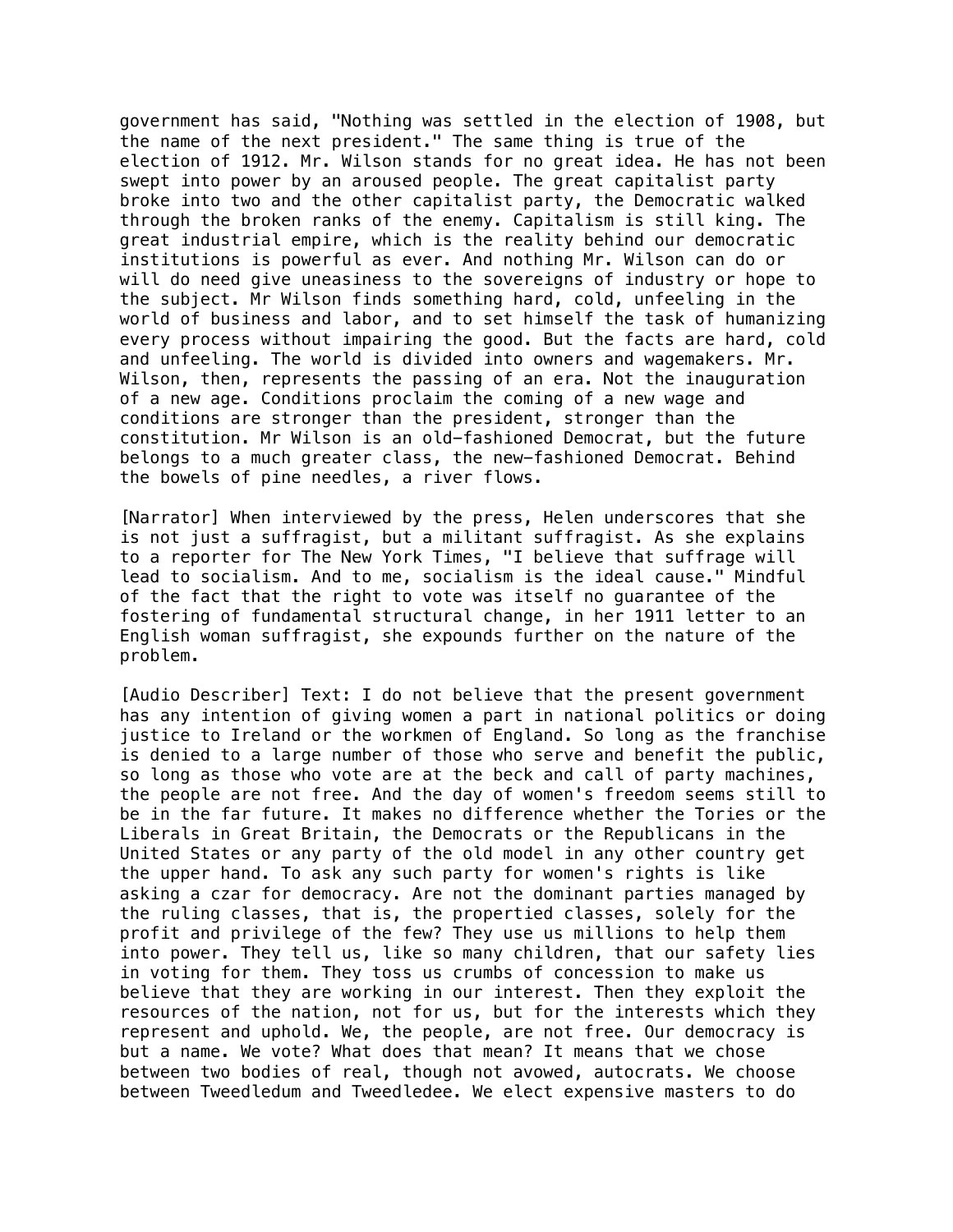our work for us and then blame them that they work for themselves and for their class. The enfranchisement of women is part of the vast movement to enfranchise all mankind. You ask for votes for women. What good can votes do for you when 10 elevenths of the land of Great Britain belongs to 200,000 and only one 11th to the rest of the 40 million? Have your men, with their millions of votes, freed themselves from this injustice? When one shows the masters that half the wealth of Great Britain belongs to 25,000 persons, when one says that this is wrong, that this wrong lies at the bottom of all social injustice, including the wrong of women, the highly respectable newspapers cry, Socialist! Agitator! Stirrer of Class Strife." Well, let us keep our eyes on the central fact that a few, a few British men own the majority of British men and all British women. The few own the money because they possess the means of livelihood of all. In our splendid republic, where at election time all are free and equal, a few Americans own the rest. 80% of our people live in rented houses and one half of the rest are mortgaged. The country is governed for the richest, for the corporations, the bankers, the land speculators, and for the exploiters of labor. Surely, we must free men and women together before we can free women. The theater is viewed from behind the light on the stand on stage. Rows of the center balcony rise to the back. Titles: Do you believe this is a free country? That depends on what you want to do. Do you think the voice of the people is heard at the polls? No, I think money talks so loud that the voice of the people is drowned. Do you deplore the rising tide of discontent in this country? No. Discontent is the main motive of progress. A black and brown caterpillar crawl through grass, making its way around a crumpled leaf. Against a black background, title: Tactics. Text: May 6th, 1913. It is unfortunate that the militant suffragettes in England are forced to smash windows in the interest of the movement. As for setting fires and throwing bombs, I cannot say anything because no one knows positively that the suffragettes have done that. I cannot understand why those methods cannot be avoided, but as long as the English authorities fail to concede women the right to vote, militancy will be necessary. Suffrage and socialism go hand in hand. The suffrage movement is a logical and just pathway to socialism. When women obtain universal suffrage in the leading countries in the world, they will use their brains, energy and money to make socialism the success it deserves. June 11th, 1913. I believe the women of England are doing right. Mrs. Pankhurst is a great leader. The women of America should follow her example. They would get the ballot much faster if they did. They cannot hope to get anything unless they are willing to fight and suffer for it. The pangs of hunger during the hunger strikes simply are a sample of the suffering they must expect. June 27th, 1914. Militancy will prevail in England for it is the weapon of patriotism, being the only means left to the advocates of equal suffrage. Snow falls in a forest. Against a black background, Title: The Great War. The forest snow is shown again.

[Narrator] Following the outbreak of war in Europe in 1914, a small,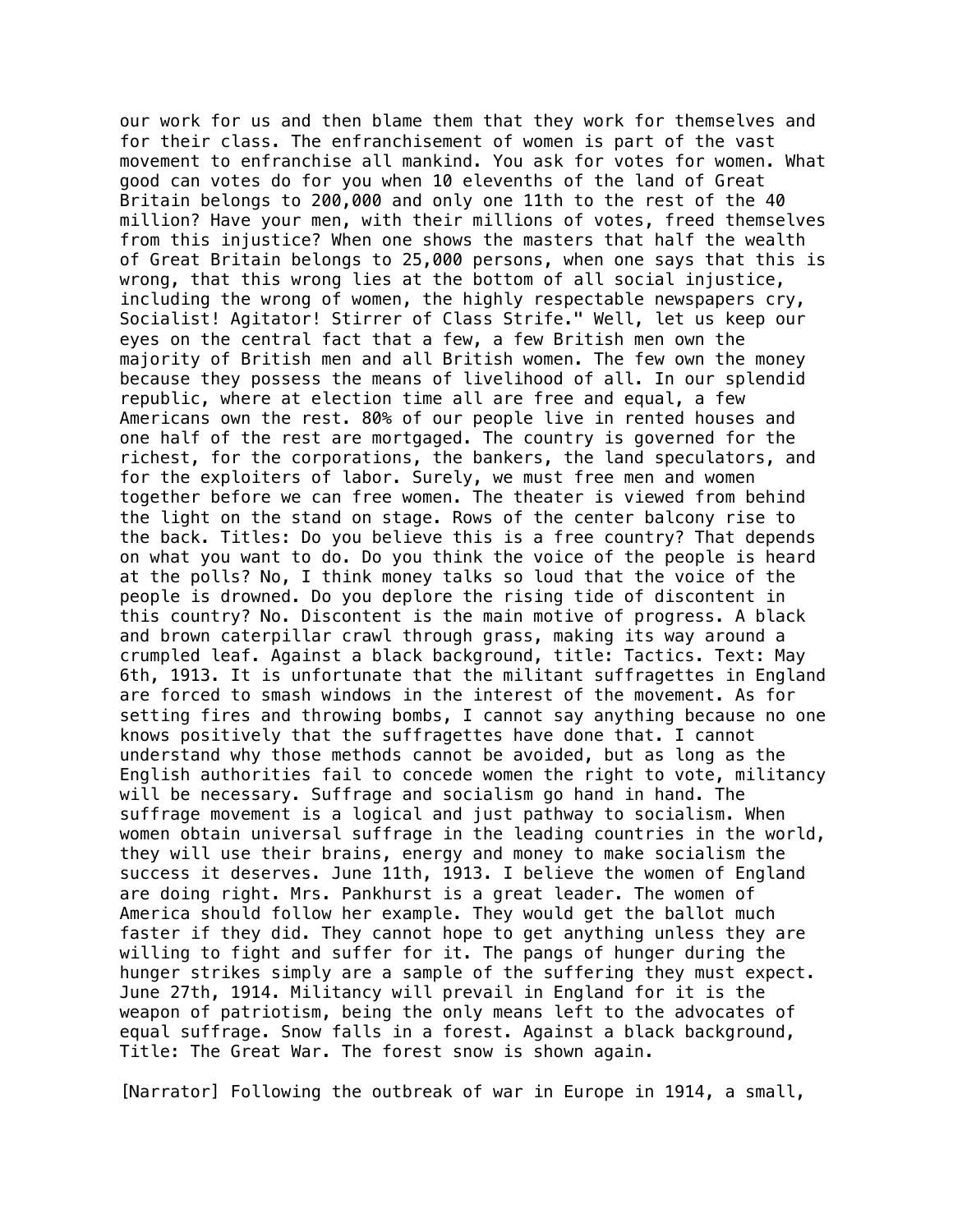vocal and highly influential group of bankers, lawyers and businessmen launches a campaign to persuade the Wilson administration and the country at large that the United States needs to prepare itself for war. Led by General Leonard Wood and former President Theodore Roosevelt, the so-called Preparedness Movement argues for an immediate buildup of naval and land forces and the instituting of compulsory universal military training.

[Audio Describer] The forest view spins in circles.

[Narrator] With the Socialist Party at the forefront of opposition to any such buildup, it is announced that on December 19th, 1915, Helen Keller will publicly present the Socialist interpretation of the causes of the European war and the dangers confronting the United States.

The view points upward.

Sponsored by the Labor Forum and to be held at Washington Irving High School in New York, it is further announced that Ms. Keller will advocate the general strike as the speediest way to end the European conflict.

A waterfall flows.

[Narrator] By the time the event gets underway, there are an estimated 2,000 in attendance and hundreds more who have to be turned away. Her speech is called Menace of the Militarist Program.

[Audio Describer] Text: The burden of war always falls heaviest on the toilers. They are taught that their masters can do no wrong and go out in vast numbers to be killed on the battlefield. And what is their reward? If they escape death, they come back to face heavy taxation and have their burden of poverty doubled. Through all the ages, they have been robbed of the just rewards of their patriotism as they have been of the just reward of their labor. The only moral virtue of war is that it compels the capitalist system to look itself in the face and admit it is a fraud. It compels the present society to admit that it has no morals it will not sacrifice for gain. During a war, the sanctity of a home and even if private property is destroyed. Governments do what it is said the crazy Socialists would do if in power. In spite of the historical proof of the futility of war, the United States is preparing to raise a billion dollars and a million soldiers in preparation for war. Behind the active agitators for defense, you will find JP Morgan and Company and the capitalists who have invested their money in shrapnel plants and others that turn out implements of murder. They want armaments because they beget war, for these capitalists want to develop new markets for their hideous traffic. I look upon the whole world as my fatherland, and every war has to me the horror of a family feud. I look upon true patriotism as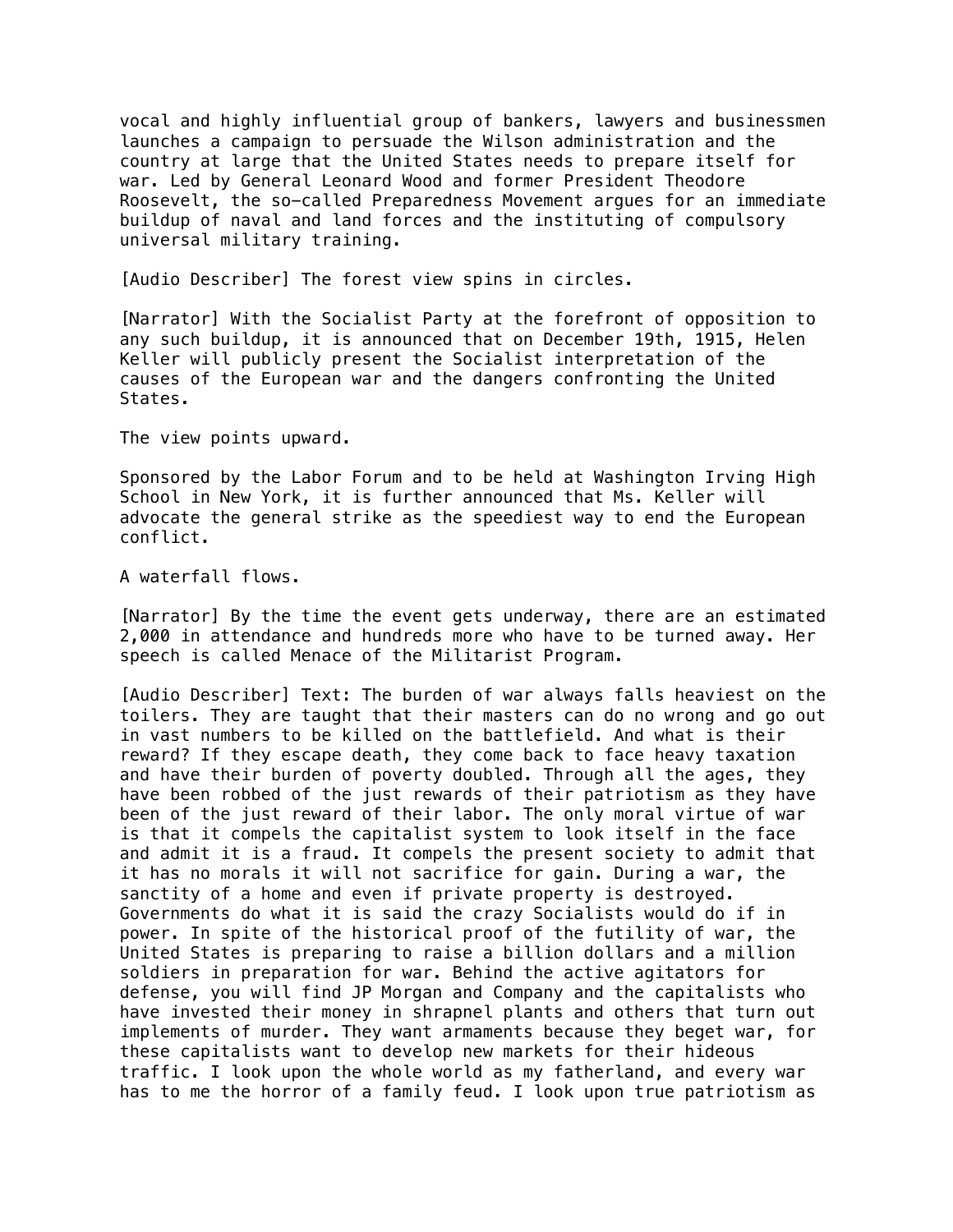the brotherhood of man and the service of all to all. The only fighting that saves is one that helps the world toward liberty, justice and an abundant life for all. If the democratic measures of preparedness fall before the advance of a world empire, the worker has nothing to fear, no conqueror can beat down his wages more ruthlessly or oppress him more than his own fellow citizens of the capitalist world are doing. The worker has nothing to lose but his chains and he has a world to win. He can win it at one stroke from a world empire. We must form a fully equipped militant international union so that we can take possession of such a world empire. This great Republic is a mockery of freedom as long as you are doomed to dig and sweat to earn a miserable living while the masters enjoy the fruit of your toil. What have you to fight for, national independence? That means the masters' independence. The laws that send you to jail when you demand better living conditions? The flag? Does it wave over a country where you are free and have a home, or does it rather symbolize a country that meets you with clenched fists when you strike for better wages and shorter hours? Will you fight for your master's religion, which teaches you to obey them, even when they tell you to kill one another? Why don't you make a junk heap of your master's religion, his civilization, his kings and his customs that tend to reduce a man a brute and God to a monster. Let there go forth a clarion call for liberty. Let the workers form one great worldwide union and let there be a globe and circling revolt to gain for the workers true liberty and happiness.

[Narrator] At the conclusion of her remarks, the crowd rises to its feet and collectively breaks out into the singing of "La Marseillaise". Exiting the school building, Helen is greeted by a large crowd. According to a report the following day in The New York Times, when Ms. Keller told the throng that she would speak, so great was the rush towards the steps to hear her, that the police reserves of East 22nd Street Station were called out to restore order. Helen repeats her appeal for workers not to serve in the proposed army of defense, again, concluding with a call for a world and circling revolt upon which there is a concerted rush towards her provoking police officers to lift Helen off her feet and carry her to awaiting automobile. In the days immediately following the talk, propreparedness groups demand that the New York City Board of Education revoke the Labor Forum's permit to ever again use the Washington Irving High School building for public meetings. Going even further, protesters declare that no organization that lends itself to furthering the propaganda of disloyalty and anarchy, be permitted to occupy public school halls in order to disseminate their doctrines. Helen is quick to issue a response.

[Audio Describer] Text: I am surprised and shocked to know that such a question has been raised by anybody. How much right has anyone to dictate and say what the people shall think or discuss in their own assembly halls. If we are to have free speech, where should its voice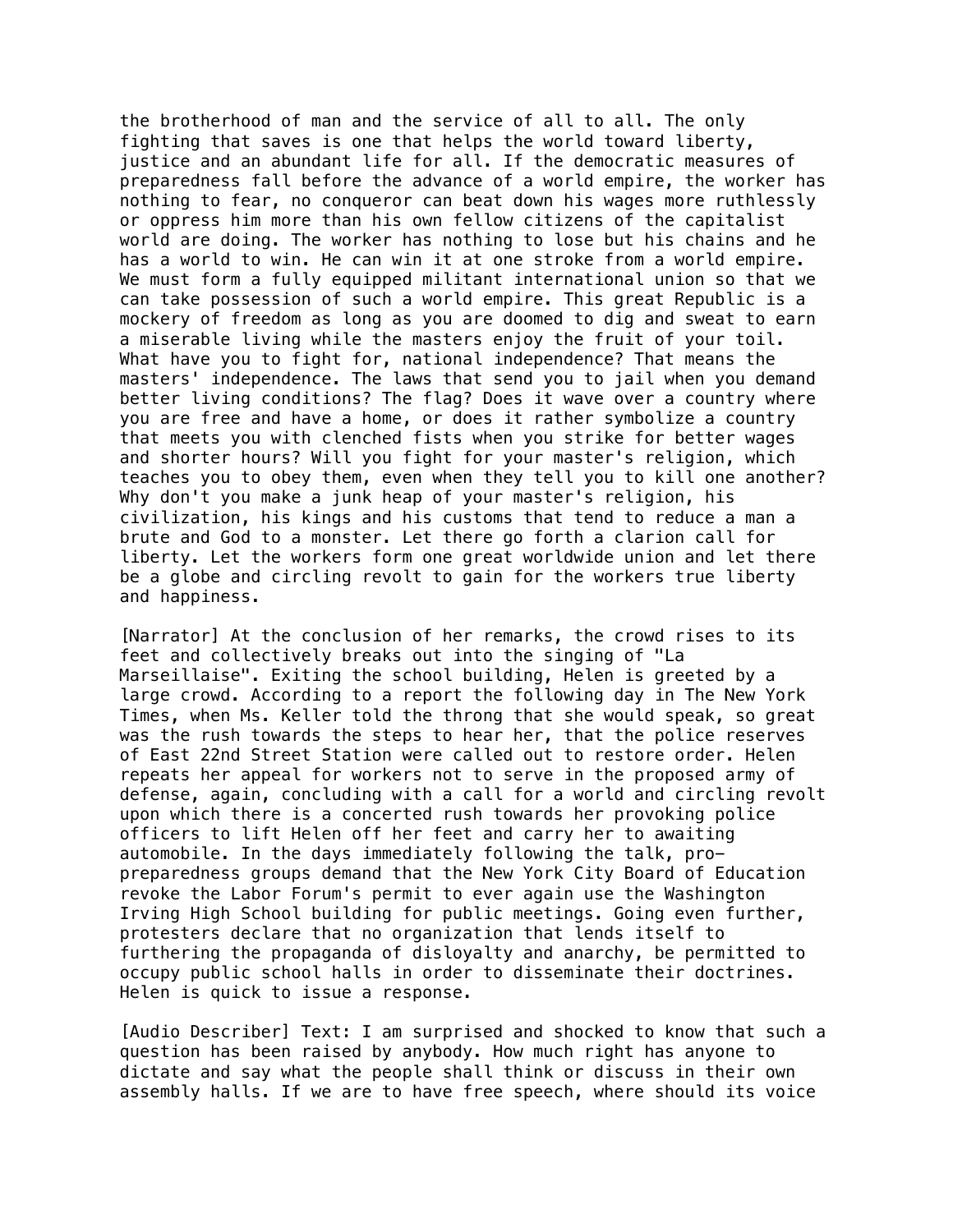be strongest, if not in the free public school buildings? Free speech certainly will not injure the building. Snow lightly covers trees under a crisp blue sky.

[Narrator] Following her talk at the labor forum, Helen leaves for a lengthy lecture tour throughout the west. Spurred by the impassioned response Helen's speech received from the audience and with its aftermath still swirling about in the press, the Woman's Peace Party and the Labor Forum jointly reach out to Helen requesting she return to New York to deliver a second speech, this time to be held at Carnegie Hall.

[Audio Describer] Wind blows the snow down.

[Narrator] Enthusiastic about the prospect, Helen makes one stipulation, that admission to the talk be free. All of the trade unions in New York City and their members are invited. On January 5th, 1916, a packed audience comprised principally of women assembles in Carnegie Hall to hear Helen Keller again speak on the subject of militarism and resistance. As Helen takes the stage and advances to the front of the platform, she is cheered for 15 minutes before she can deliver her first words. Women rise to their feet, waving their handkerchiefs, shouting and applauding until exhaustion. For the next hour and 10 minutes, Helen lays out the arguments for resisting the move toward increased military buildup and the implementation of conscription. She denounces the tactics of fear-mongering being used to argue for armaments and outlines the connections between the banking industry, foreign investments and the munitions industry. "Behind the preparedness propaganda," Helen says, "is an attempt to divert attention away from the hard realities of economic strife at home."

[Audio Describer] White paint peels.

[Narrator] She denounces the fundamental flaws of the system. She points out that the ballot does not make a free man out of a wage slave. "There has never existed a truly free and democratic nation in the world," she states. "From time immemorial men have followed with blind loyalty, the strong men who had the power of money and of army."

[Audio Describer] Tree bark curls.

[Narrator] "Even while battlefields were piled high with their own dead, they have tilled the lands of the rulers and have been robbed of the fruits of their labor. What workers want," Helen declares, "is nothing short of the reorganization and reconstruction of their whole lives until every individual has a chance to be well born, wellnourished, rightly educated." She urges for a nationwide strike against war and weapons manufacture. She concludes by bidding the audience, "Be not dumb, obedient slaves in an army of destruction. Be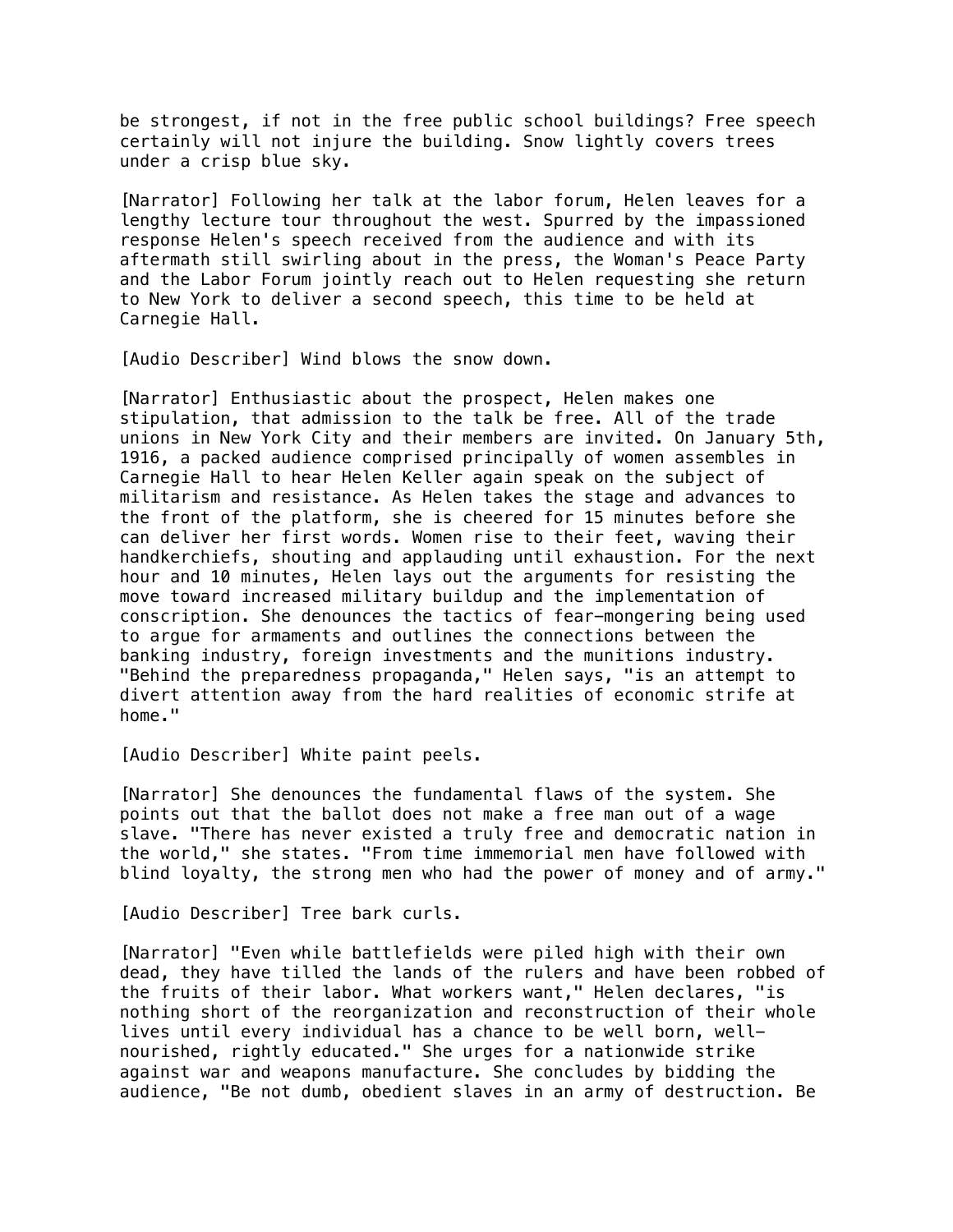heroes in an army of construction."

[Audio Describer] Sunlight fluctuates on a forest.

[Narrator] In the audience that night, is poet Anna Strunsky Walling who writes of the impact of the experience.

[Audio Describer] In the recording studio.

[Narrator] You walked forward as if you wanted to run. Eagerness was in your feet, in the lift of your head, in your brilliant smile. You walked forward and took your place at the edge of the platform facing the great audience. Impenetrable night was around you though the light of enthusiasm flashed from thousands of eyes, more brilliant than the brilliant illumination of the hall.

Grasses sway at night.

Impenetrable silence, though music and speaking had proceeded you and now at sight of you, the thousands broke into applause. You stood in the dark of the night, in the silence of the tomb, a spear of light, a star, a voice.

The moon glows.

[Narrator] Oh, unforgettable experience of my soul, when first the effulgence of your courage and your youth laid its spell upon me.

[Audio Describer] Tips of branches are silhouetted in the moonlight. The screen goes black.

[Narrator] Though never averse to the situational use of force when necessary to advance revolutionary aspirations, Helen Keller maintained a lifelong commitment to speaking out against military adventurism. Reflecting back many years later on the period of the 1916 preparedness debate, Helen wrote:

[Audio Describer] Texts: I thought then, and I still think that preparedness tends to provoke war rather than keep it within limits. My work for peace during the past 40 years has been in the form of what may be called freelance efforts. In the great majority of my lectures, people have asked me about my attitude toward world peace and ways that seemed practicable to work for its attainment. I have always insisted on international cooperation and on women taking a leading part in peace movements. Title: Labor Pains. Fish swim in a crowded koi pond.

[Narrator] As Helen Keller's embrace of Socialist ideas grows more fervent, so too, does her dissatisfaction with rising factionalism within the Socialist Party of America. After the 1912 elections and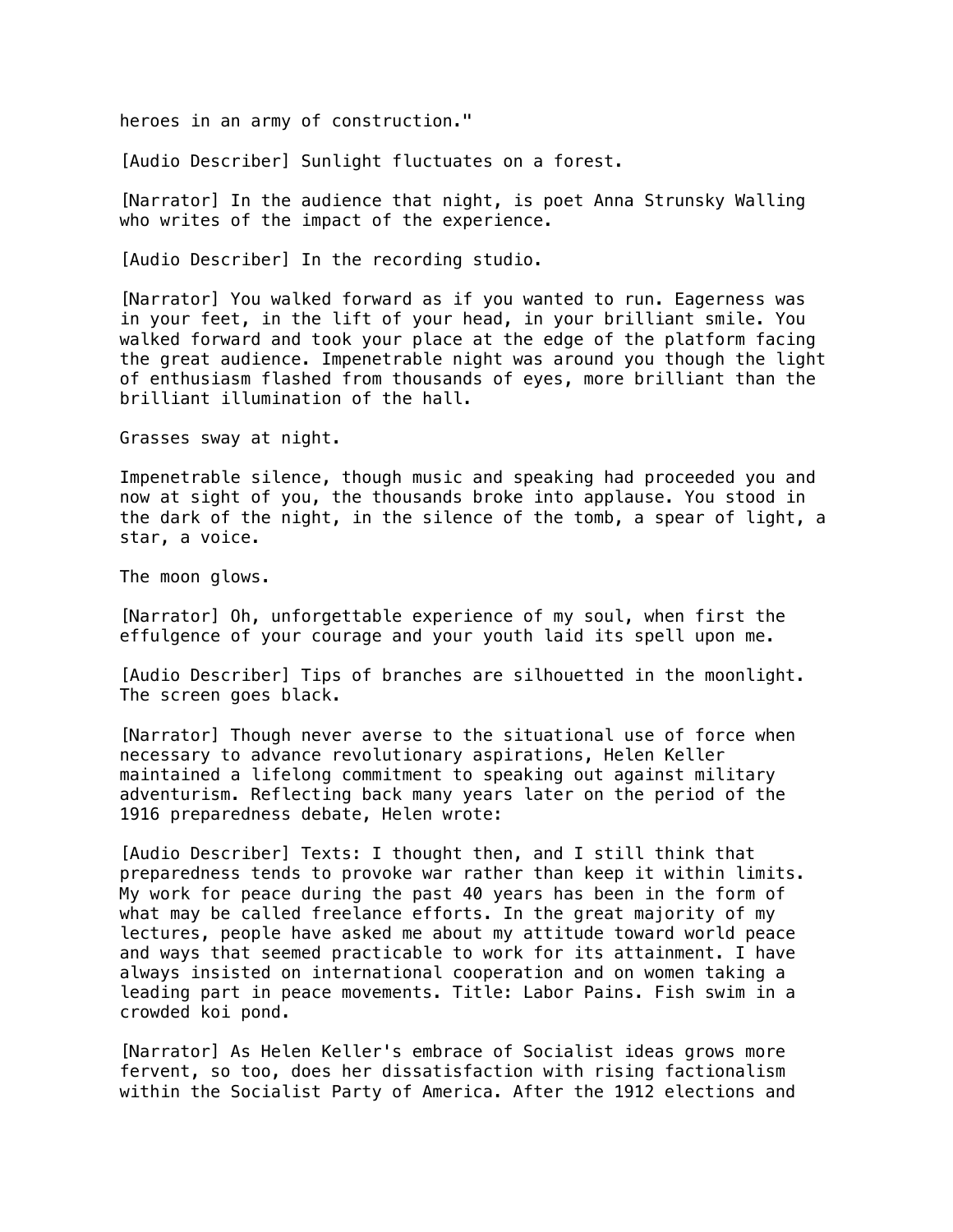following much argument, the constitution of the Socialist Party is amended to ban membership by any who would advocate the tactical use of sabotage or violence. In a debate with party president Eugene Debs, syndicalist organizer, Big Bill Haywood, proclaims that no Socialist can be a law-abiding citizen. When we come together and are of a common mind, and the purpose of our minds is to overthrow the capitalist system, we become conspirators against the United States government. While many attack, the anti-sabotage clause, including Walter Lippmann, Max Eastman, Margaret Sanger and others, Helen Keller doesn't sign, instead writing and the socialist daily, The New York Call, she chastises the infighting. "It fills me with amazement to see such a narrow spirit and such ignoble strife between two factions which should be one, and that too, at a most critical period in the struggle of the proletariat. What? Are we to put differences of party tactics before the desperate needs of the workers? While never fully breaking her ties with party affiliation, within a few short years, it becomes manifest where Helen's affinities lie when she aligns herself with the foremost radical labor organization in the country. Known variously as the Industrial Workers of the World, the IWW or the Wobblies, it is founded in 1905 in Chicago as an international labor organization united as a social class, aiming to supplant capitalism and wage labor with a program of industrial democracy. Even with general public awareness of Helen Keller's socialist sympathies, her joining forces with the IWW is feared to be a tipping point.

Veins show through a hand.

[Narrator] One week following her Carnegie Hall speech, Helen is interviewed at length by Barbara Bindley for the New-York Tribune.

Veins show through leaves.

[Narrator] If Helen's recent call for one great worldwide union and for globe and circling revolt hadn't made it clear enough, The Tribune article would leave no doubts. Early in the conversation, the interviewer asks Helen how it was that she first gravitated toward being a social Crusader.

[Audio Describer] Quote: It is my nature to fight as soon as I see wrongs to be made right. So after I read Wells and Marx and learned what I did, I joined a Socialist branch. I made up my mind to do something and the best thing seemed to join a fighting party and help their propaganda. That was four years ago. I've been an industrialist since, end quote. "An industrialist?", I asked, surprised out of composure. "You don't mean an IWW, a syndicalist?" "I do!" We all jumped up in amazement. Then began the advisability of including this statement in an interview with Ms. Keller. "It will make a sensation. It will ruin her for further peace work. She might lose her following, which, if rightly conserved, will be labor's mightiest weapon," urged the labor publicist present. "She is second only to Roosevelt in the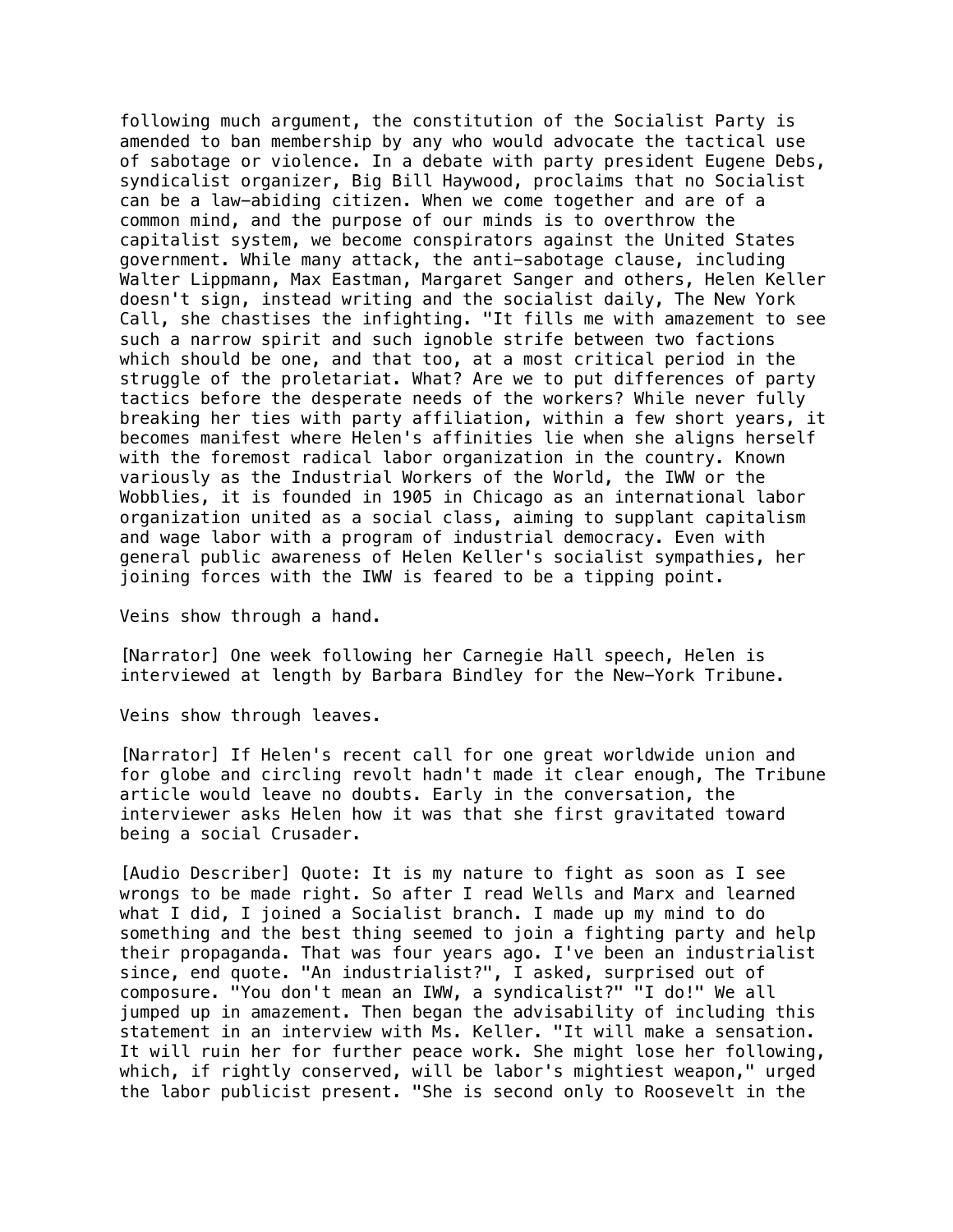influence she wields." And more discussion of this point of view but Ms. Keller, warmed to her task, wanted to explain it further to me. And there came another bomb for the labor publicist. "I became an IWW because I found out that the Socialist Party is too slow. It is sinking in the political bog. It is almost, if not quite impossible, for the party to keep its revolutionary character so long as it occupies a place under the government and seeks office under it. The government does not stand for interests the Socialist Party is supposed to represent. The true task is to unite and organize all workers on an economic basis, and it is the workers themselves who must secure freedom for themselves, who must grow strong," Ms Keller continued. "Nothing can be gained by political action. That is why I became an IWW." "What particular incident led you to become an IWW?", I interrupted. "The Lawrence strike. Why? Because I discovered that the true idea of the IWW is not only to better conditions to get them for all people, but to get them at once. The revolution is bigger than any party and will come when the workers are big and strong enough. I became an IWW just because I could not subscribe to a policy of small, immediate advantage. What we want is a militant union, a world union of workers. Guns are only a last resort. Workmen can do much by folding their arms," and she suited the action to the word, "and stopping the world." Again, the question of censorship of Ms. Keller's speech for publication presented itself. "If Ms. Keller comes out with these ultra-radical views, the newspapers will be closed to her. She will gradually be deserted by 99 of the 100 people who follow her," someone in the room spoke up. And again, Ms. Keller struck the high note of courage. "Very well, then," she counseled. "We must leave the newspapers and the schools and the churches behind and come out and fight." Still the perturbation of the halfway measure advocates, persisted. They were sure that Ms Keller did not realize what she was saying. They were sure she would choose rather the method of social education, which lays its bricks of progress one by one, than the method which would overturn the universe and make things mighty uncomfortable for everyone. Mrs. Macy, Anne Sullivan, presented the point for us: "What are you committed to, education or revolution?" "Revolution," she answered decisively. "We can't have education without revolution. We have tried peace education for 1900 years and it has failed. Let us try revolution and see what it will do now. I am not for peace at all hazards. I regret this war, but I have never regretted the blood of the thousand spilled during the French Revolution." Again, the advisability of printing all this set forth. And this from the patience-exhausted, gentle little woman, "I don't give a damn about semi-radicals!" Gradually through the talk, Helen Keller's whole being had taken on a glow. And it was in keeping with her exalted look on her face and the glory in her sightless blue eyes that she told me, "I feel like Joan of Arc at times. My whole being becomes uplifted. I, too, hear the voices that say 'Come,' and I will follow, no matter what the cost, no matter what trials I am placed under; jail, poverty, calumny, they matter not. Truly He has said, 'Woe unto you that permit the least of mine to suffer.'" There was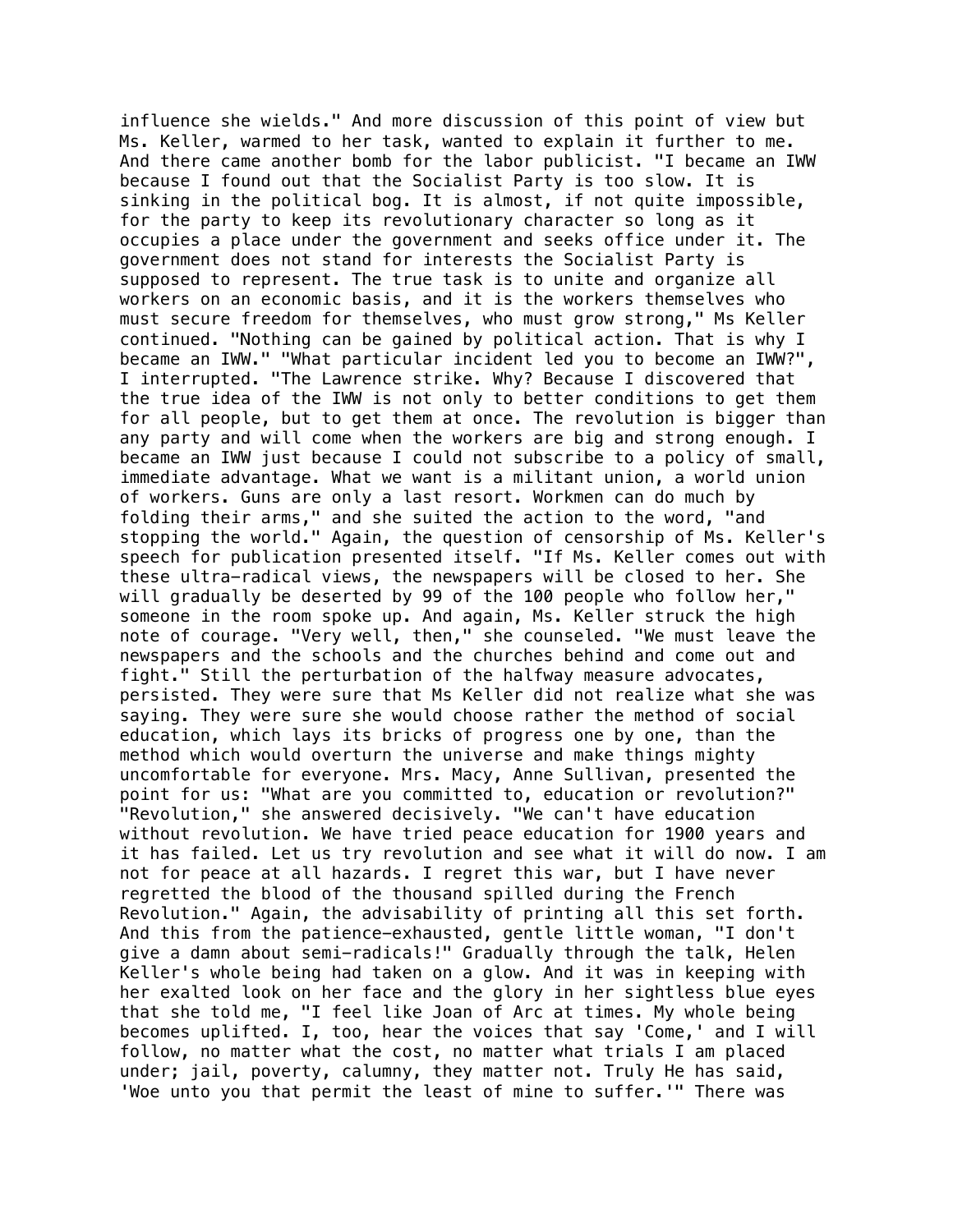nothing more to say. She bent over me, kissed me and I stumbled away dazed by the intense fighting spirituality of the most remarkable woman in our land. In the theater, one of the wall murals depicts a man in a powdered wig, reading over a woman's shoulder as she stands with an open book. In another, a man with a black ribbon in his hair kneels, gently holding a woman's hand. The woman, wearing black ringlets, stands smelling a pink flower she holds. Their faces are turned away from each other. The light stands on stage in the empty theater. Titles: What do you consider the hardest thing in the world? To get Congress to do anything. Can you give a good reason for the Open Shop? There is none. Do you think capital enslaves the workers? It is a lack of organization which keeps the workers enslaved. When they are organized, they will rule the world.

In the recording studio, the woman moves the pages of the script on the music stand.

Whether because of, or in spite of having been born in the south in the 1880s to a father who'd owned slaves before the civil war and who served as a captain in the Confederate Army, Helen Keller emerged as a public advocate against racial injustice. Paying tribute to her in 1931, African-American writer, scholar, and activist, WEB Du Bois described having encountered Helen as a child, when she first attended the Perkins Institute for the Blind in Massachusetts.

[David] When I was studying philosophy under William James, we made an excursion one day out to Roxbury.

[Audio Describer] The school is shown.

We stopped at the blind asylum and saw a young girl who was deaf and dumb and who, yet by infinite pains and loving sympathy had been made to speak without words and to understand without sound.

In an office.

Oh, dear me. My hearing aids began to fail. And so they make a sound and I'm sorry, you may--

[Director] Let's just start again from the beginning.

We stopped at the blind asylum. And saw a young girl who was deaf and dumb and who yet by infinite pains and loving sympathy had been made to speak without words and to understand without sound. She was Helen Keller. Perhaps because she was blind to color difference in this world, I became intensely interested in her and all through my life, I have followed her career.

Du Bois is shown.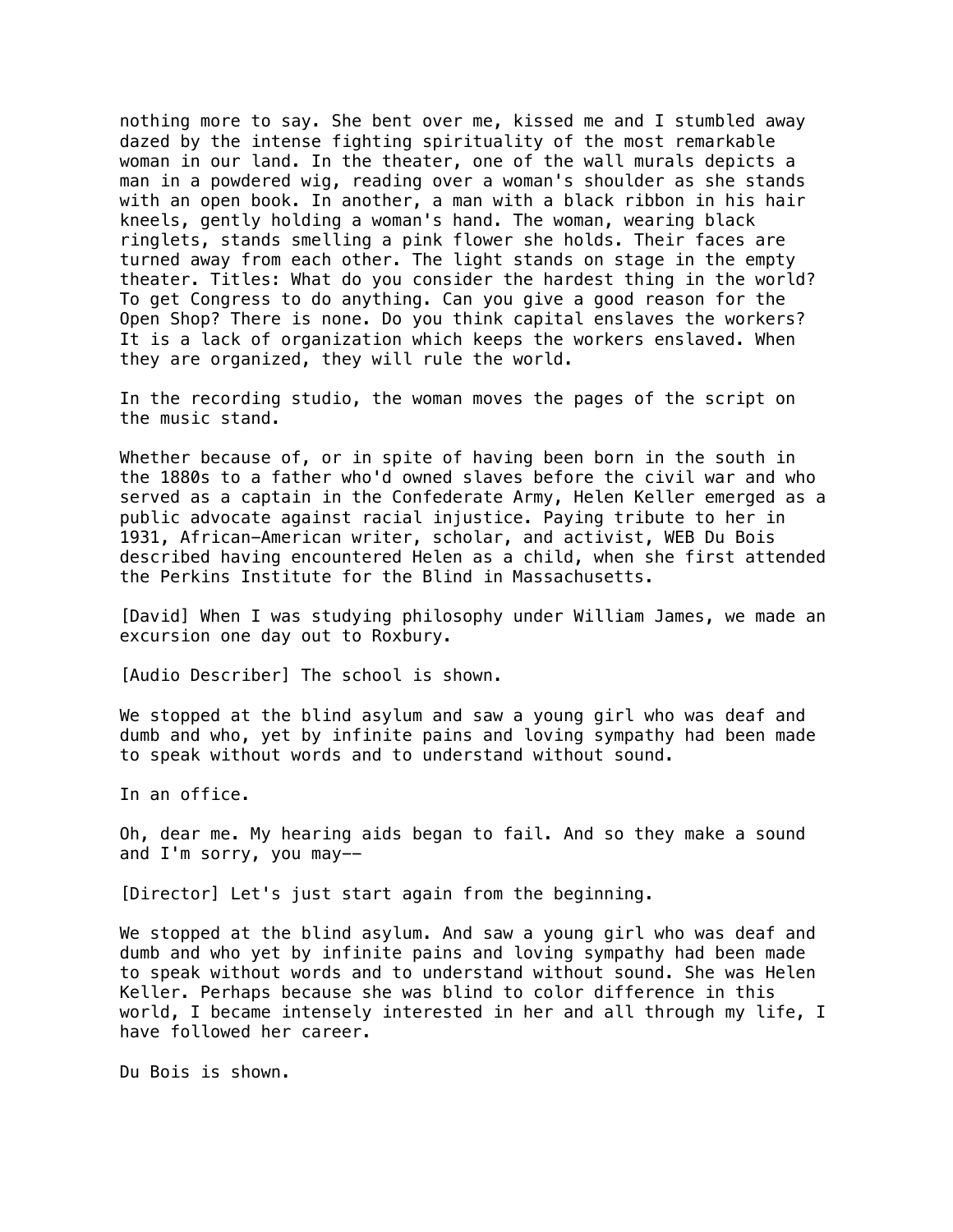Finally, there came the thing that I had somehow sensed would come. Helen was in her own state, Alabama, being feted and made much off by her fellow citizens and yet courageously and frankly, she spoke out on the inequity and foolishness of the color line. It cost her something to speak. They wanted her to retract, but she stayed serene in the consciousness of the truth that she had uttered. And so it was proven, as I knew it would be that this woman who sits in darkness has a spiritual insight, much clearer than that of many wide-eyed people who stare uncomprehendingly at this prejudiced world.

[Audio Describer] An old tree with large branches stands in the forest. The screen goes black. Text: In a 1946 letter to her friend, Nella Braddy Henney, Helen writes: It stabs me to the soul to recall my visits to schools for the colored blind, which were shockingly backward and what a hard struggle it was for them to obtain worthwhile instruction and profitable work because of race prejudice. The continued lynchings and other crimes against Negroes, whether in New England or the South and the unspeakable political exponents of white supremacy, according to all recorded history, auger ill for America's future. In a silent film, men gather at a wrecked storefront. A Fox Newsreel card says: Members of the American Legion demolished the headquarters of the anarchists and destroyed their seditious literature. A photograph of the ransacked office is labeled IWW Headquarters. Another card says, quote, the country must be purged of seditionists and revolutionists. And if this means war, the quicker it is declared, the better, end quote, Representative Johnson, chairman US Immigration Committee. A few men look through the debris outside, picking up and checking bits of paper. In the forest, near dusk, straight trees stand dappled with sunlight as bushes sit in shadow.

[Narrator] On April 7th, 1917, one day following the US Congress's declaration of war on Germany and formal entry into World War I, an emergency meeting of the Socialist Party of America convenes in St. Louis, Missouri. By an overwhelming majority, the party denounces America's entry as a crime against the people. Declares it a war imperialistic on both sides and pledges, continuous, active, and public opposition to the war through demonstrations, mass petitions, and all other means within our power. We will not willingly give a single life or a single dollar. Within two months, President Wilson signs into law the Espionage Act enabling sentences up to 20 years for anyone willfully interfering with military operations or recruitment. Immediately, Socialists throughout the country are indicted, convicted and jailed. A third of Socialist meeting halls are destroyed and dissemination of the majority of Socialist publications are banned from the mails. On June 15th, 1917 in New York, Emma Goldman and Alexander Berkman are arrested during a raid on their offices, charged with conspiracy to induce persons not to register and sentenced to two years in prison. In July, 1917 in North Dakota, Kate Richards O'Hare is sentenced to five years in prison for making an anti-war speech. On September 5th, 1917, a national dragnet rounds up 166 senior members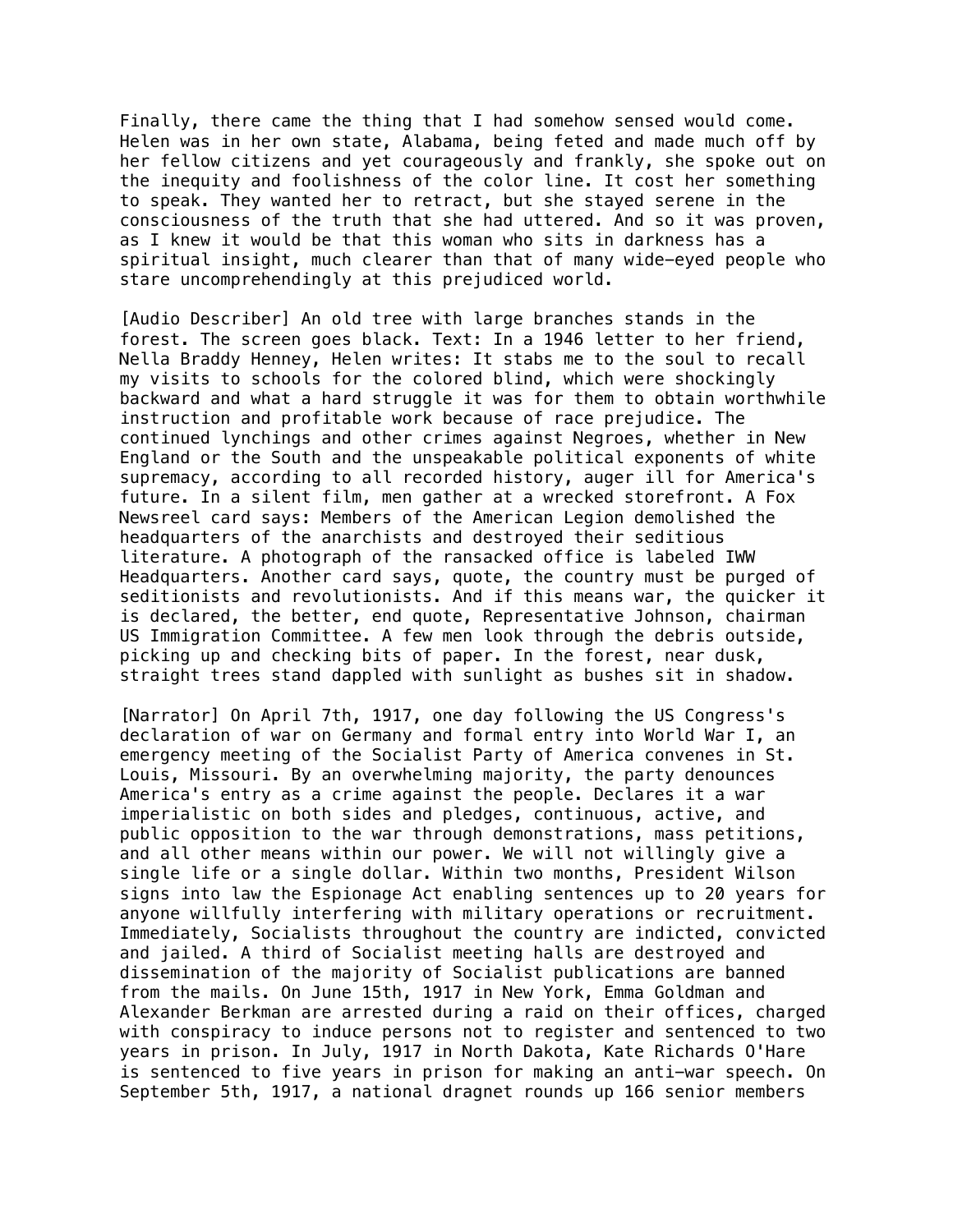of the IWW, raiding the headquarters of the Socialist Party and of the IWW and 20 branch offices of the IWW in different states, among them are many of Helen's close friends and allies, provoking her to send an impassioned appeal directly to President Wilson.

[Audio Describer] Text: Some friends of mine are soon to be arraigned with many others in Chicago for alleged violation of some recently enacted statutes abridging freedom of speech and the press. I cannot plead for them without attempting to make you understand why I sympathize with them and why I feel with them that they are the victims of intolerance and persecution. Rights we had thought ours forever, rights hallowed by the blood and fortunes of our fathers, rights we had been taught were the very bulwarks of our liberties, rights guaranteed to us by the Constitution of the United States are being openly violated every day. The voice of authority commanding silence has downed the voice of justice. Meetings of protest are forcibly broken up. Newspapers expressing the opinions of radicals are debarred from the mails, individuals are threatened and clubbed for speaking their minds. Many of them have been imprisoned and excessive bails demanded. The intolerance of the newspapers amounts to fanaticism. Ministers of the gospel of Christ find humor in the flogging of Herbert Bigelow. A high government official condones the murder of Frank Little by a mob, thereby upholding mob rule and lynching. If such a state of affairs continues, our prisons will become holy shrines where thoughtful men will go and pray.

[Narrator] Helen puts the president on notice.

[Audio Describer] When they hung John Brown, Emerson said, "They have made the gallows as holy as the cross." Beware, less the avenging hand of remorse be laid upon our generation for the persecution of those who uphold their downtrodden brethren.

[Narrator] She makes the argument squarely.

[Audio Describer] Because the Kaiser is destroying freedom in Europe to preserve autocracy, must we destroy it here to preserve democracy? Is there no democratic way of accomplishing the noble enterprise we have undertaken? We want America safe for democracy, no matter what happens in Europe. We want peace and freedom for the world. And we believe that this can be attained only by substituting an industrial democracy for the present economic system. When we emphasize this phase of the world-struggle, we meet with opposition intolerance and persecution.

[Narrator] She lays her cards fully on the table, valiantly divulging more to the president.

[Audio Describer] It takes courage to uphold opinions opposed by all the forces of a strong government. It may require a Bolsheviki mind to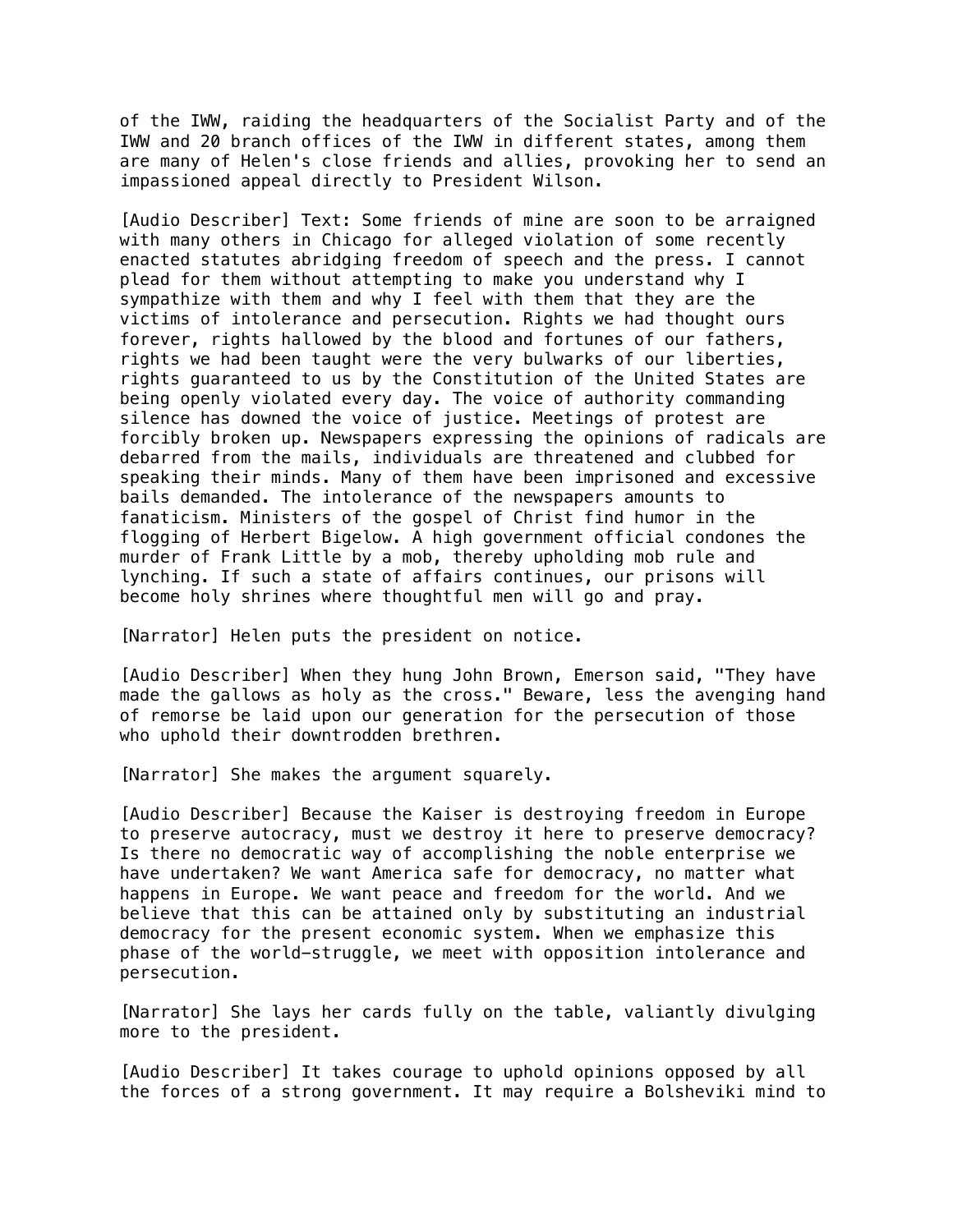do that. Perhaps you think it is the sort of mind I have. I have. For me, the Russian Revolutions seems the most wonderful thing that has happened in 2000 years. It is like a conscious sun bursting upon a gloomy disastrous world. In a silent film, Helen sits typing at a typewriter, then rolls the paper out of it. Text in red: The only way we can smash the system is by telling the truth about it, telling the truth in print. Helen stands, turns and steps to a larger desk where she sits again. Text in red: I am no worshiper of cloth of any color, but I love the red flag and what it symbolizes to me and other socialists. I have a red flag hanging in my study. She operates a braille writer. Text in red: Capitalism will inevitably find itself face to face with a starving multitude of unemployed workers demanding either food or the destruction of the social order that has starved them. She uses a Perkins Brailler. Text in red: The writing on the wall is plain to read. The old order is passing. The new order is rising. A revolution is always declarative, never creative. It takes place first in the heart of society and is sealed and ratified only by an external outbreak. It is impossible to make a revolution. It is possible only to give outward sanction and effect to a revolution already contained in the actual circumstance of a society. In photographs, she uses a typewriter. Text in red: Any intelligent person can see that peace cannot be left to governments. Governments are founded on force and in order to defend and extend their power, they inevitably resort to militarism. Rights are things that we get when we are strong enough to claim them. I may be a dreamer, but dreamers are necessary to make facts. Her hands type. Text in red: It is perfectly true that my work for the blind is a trust, and in order to fulfill its duties justly, I must keep it as the center of my external activities, but it has never occupied a center in my philosophy or inner relations with mankind. That is because I regard philanthropy as a tragic apology for wrong conditions under which human beings live, losing their sight or hearing or becoming impoverished. And I do not conceal this awkward position from anybody. I do not believe that any sex, class, or race can safely trust its protection in any hands but its own. Helen continues typing with her assistant, Polly Thompson, sitting nearby. Text in red: I do not think America has had a genius people's president since Lincoln's day and the people's party does not yet exist which would command my allegiance. Also, I realize that it is impossible for even the greatest statesman or one nation to steer a frenzied world beating itself against destitution, rabid nationalism and ignorance. This seems to me the most critical period in human history and every bit of courage and decency counts in grappling with it. This crisis grips me with the necessity of helping to quench an all-pervading conflagration. A bucket full of water is small, and so is a vote, yet how mighty the aggregative votes may be to check appalling fascist influences in this country. Helen check's a typewriter ribbon. Polly takes her hand and brings it to her mouth then speaks to her. Text in red: When women in all lands are fully awake to their missions, their efforts will ensure the final triumph of justice. They can do more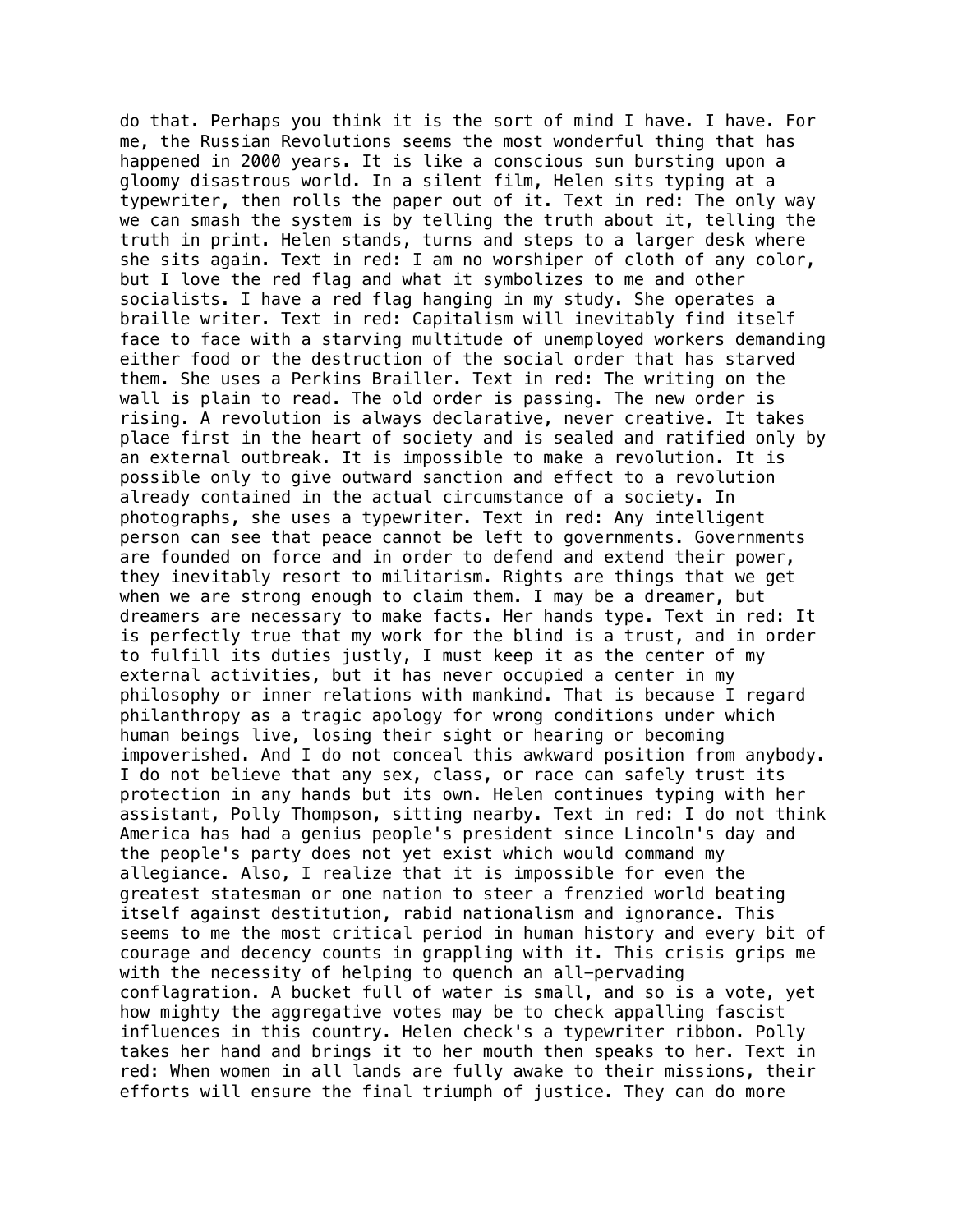than any conference of diplomats to help usher in the dawn of a new era of goodwill and peace and righteousness. Title: The Great Experiment. A brown leaf drifts through an azure sky, slowly turning in circles.

[Narrator] When Vladimir Lenin and the Bolshevik revolutionary forces seized power in Russia in the fall of 1917 in a nearly bloodless coup d'etat, the enthusiasm it generates among progressive circles worldwide is electric. For Helen Keller, as for many, the establishment of the world's first constitutionally socialist state offers, from afar, the promise that the dream of a more egalitarian and just restructuring of the world could, in fact, be made a reality.

[Audio Describer] The theater is viewed from a corner balcony with the light standing on the empty stage. Titles: Who are the three greatest men of our time? Lenin, Edison and Charlie Chaplin. What do you think of Soviet Russia? Soviet Russia is the first organized attempt of the workers to establish an order of society in which human life and happiness shall be a first importance and not the conservation of property for a privileged class. What is the matter with America? Read "Babbitt" and you will find out. What do you think of war? Read John Dos Passos' "The Three Soldiers" and you will know what I think of war, the most atrocious of human follies. A single hanging icicle melts in sunshine.

[Narrator] By the late 1930s, with the arrival of reports on the wave of political purges, mass executions and incarcerations in the Soviet Union, Helen's support of the Russian experiment becomes tempered albeit somewhat. Belatedly, she would, in time, turn against Stalin though her conviction in the promise of the Soviet dream endured, gaining new traction when the Russian army combats Nazi Germany during World War II. Following a forthright dinner discussion with a staunch critic of the Soviet Union in 1943, Helen decides to follow up with a letter, hoping to clarify any misunderstanding.

[Audio Describer] Text: In a frank intimate talk, one does not watch one's words too closely. And I fear I did not express myself well. Soviet Russia is truly a gigantic, complex, thought-testing phenomenon in human nature. And I suppose the opinions concerning its development, are as countless as the varieties of religious dogma. You were right in saying there can really be no comparison in standards of achievement between Russia and America. I did not intend that at all. It seems to me, the height of presumption to compare our own revolution, covering a small area, fought only 150 years after the Pilgrims landed at Plymouth, with Russia's sevenfold revolution that was fed by innumerable sources of oppression, ignorance and serfdom during 12 centuries. Also, I agreed with you in what you said about America's magnificent progress in many directions. But that does not change the miracle of Russia acquiring 90% literacy in 25 years, does it? Nor does it prevent me from blushing over the horrible stains upon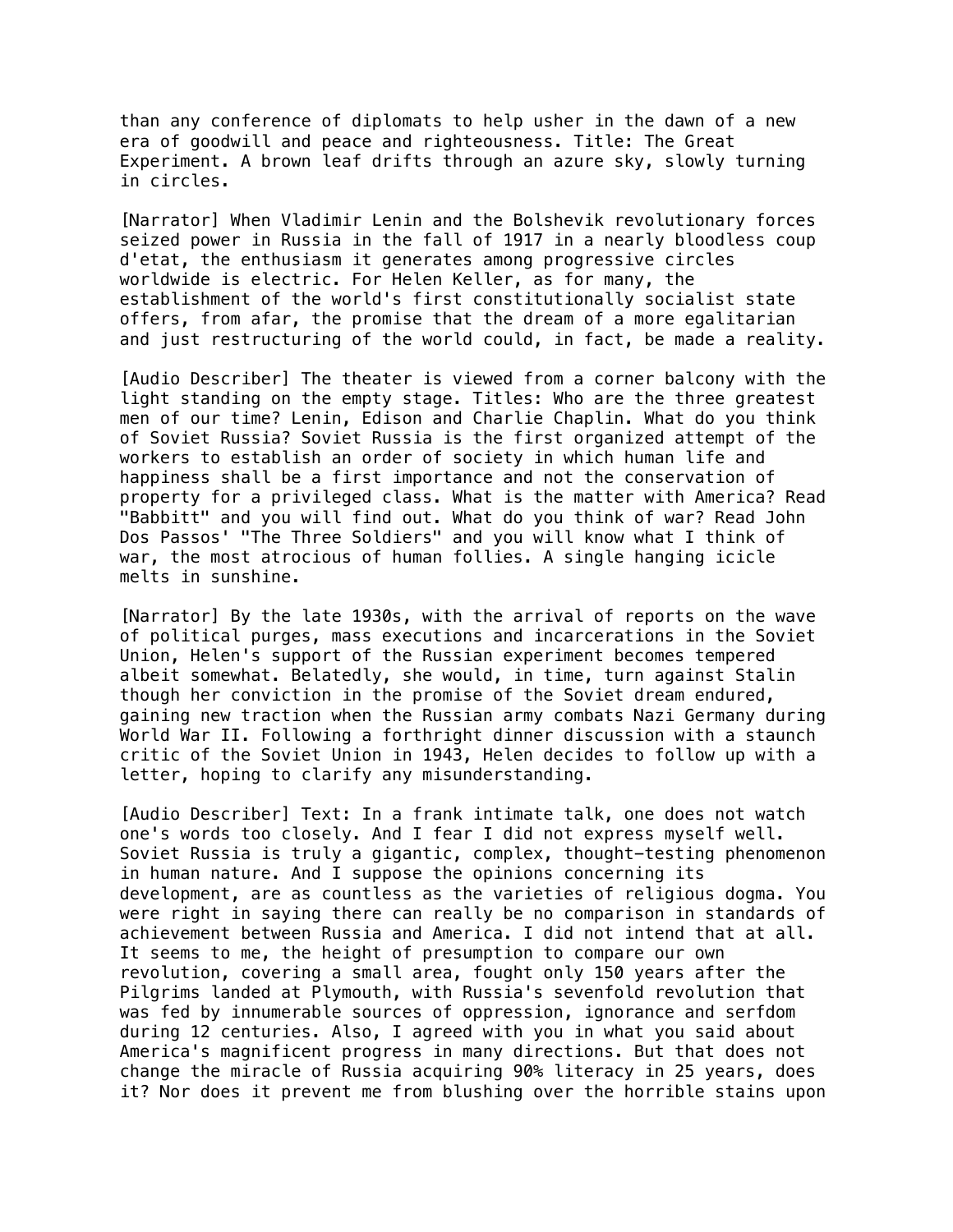our own history, chattel slavery, the savageries of brutal industrialism and child labor. A horse's coat.

As Helen confided to a friend about the exchange days later, "Alas, I am incorrigible, but what can one do when one believes that the truth is the highest compliment human beings can pay each other?"

[Audio Describer] Noam Chomsky, March 15th, 1989.

So the question is about the Soviet Union and particularly about Lenin. So what was Leninism? Here, we have to look at the facts. Now, you know, you look at the facts, I think here's what you find, Lenin was a right wing deviation of the Socialist Movement. And he was so regarded. He was regarded as that by the Marxists, by the mainstream Marxists. We've gotten who the mainstream Marxists were because they lost. And you only remember the guys who won, but if you go back to that period, the mainstream Marxists, were people like, for example, Anton Pannekoek, who was head of education for the Marxist Movement and a serious, he's one of the people who Lenin later denounced as an infantile leftist. But he was one of the leading intellectuals of the actual Marxist movement. Rosa Luxemburg was another mainstream Marxist, and there were others. And they were very critical. In fact, Trotsky was one up until 1917. They were all very critical of Leninism because of this, what they regarded as this opportunistic vanguardism, the idea that the radical intelligentsia were gonna exploit popular movements to seize state power, and then to use that state power to whip the population into the society that they chose. After all, the core of socialism was understood to be workers' control over production. That was the core, it's where you begin with then you go on to other things. But the beginning is controlled by the workers over production. That's where it begins. Then Lenin took power in October, 1917, in what's called a revolution, but in my view, it oughta be called a coup and things follow that coup or revolution if you wanna call it that. One of the things that followed it was the immediate moves to destroy the Soviets and the factory councils. Those were some of the first moves of Lenin and Trotsky, Trotsky joined at that point, after they took state power. In fact, if you look at what Lenin wrote after that period or did, you'll find it's a reversion to the earlier position, this sort of left deviation, is that, a deviation, you could ask why? In my view, it was just opportunistic. He knew that in order to gain power, he was gonna have to go along with the popular currents that were developing, which were, in fact, spontaneous and libertarian and socialist, as most popular movements are, have been in fact, since the 17th century and being an astute politician, which he was, he sort of went along with that and talked the line that the people wanted to hear. It's just like when an American politician goes somewhere and his pollsters tell him say soand-so and he says it, doesn't mean he believes it. And I think Lenin was doing the same thing without polls. Well, after that, it comes to the view that all of this is socialism. And why should the communist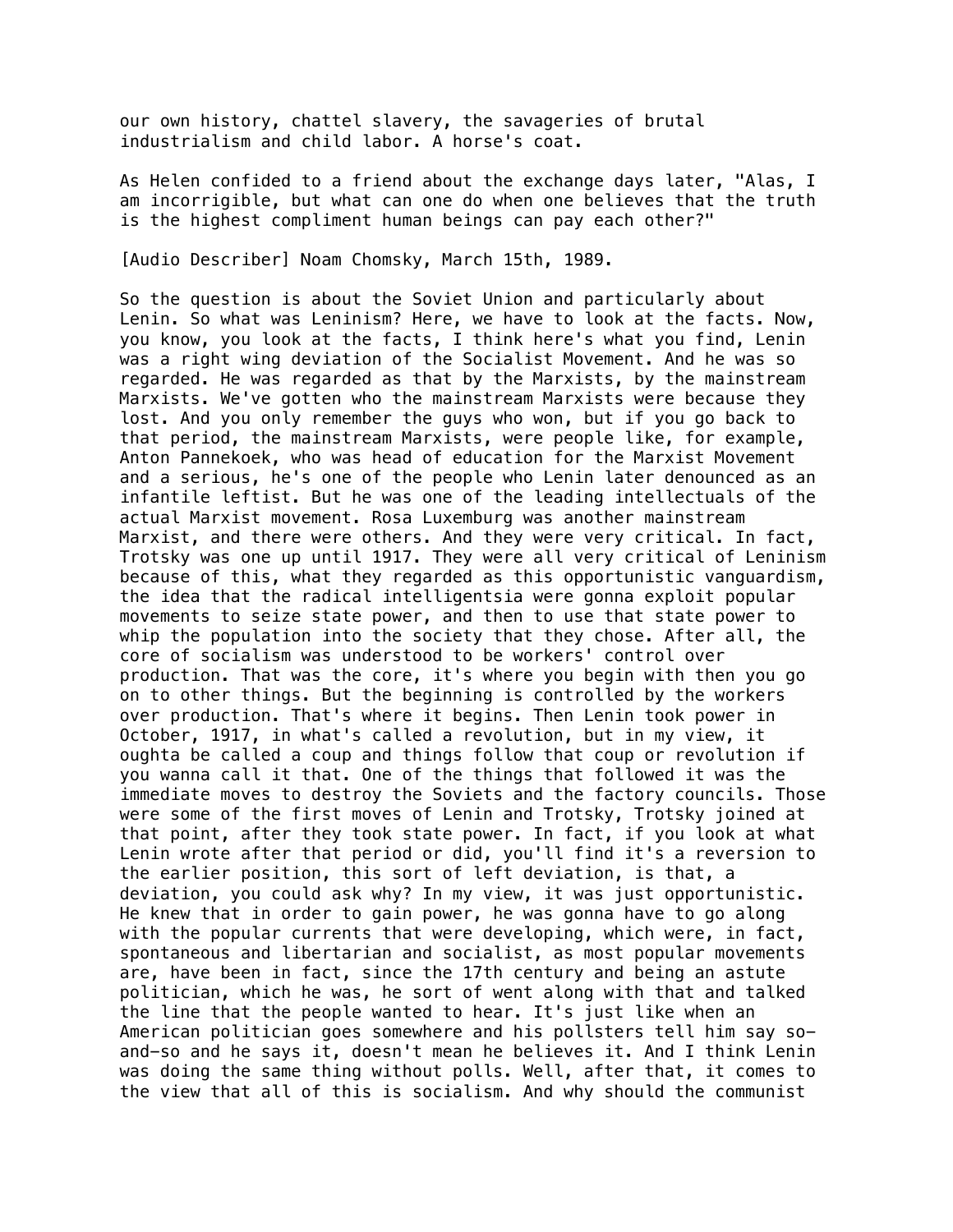parties take that view? I think the reason is because they wanted to exploit the moral force of socialism, which was quite real. It's hard to remember that today, but at that time, it was very real. This was regarded as a progressive moral force and by associating their own destruction of socialism with the aura of socialism, they hoped to gain credit in the working classes and other progressive sectors. Now the west also identified that with socialism and they did it for the opposite reason. They wanted to associate socialism with the brutality of the Russian state, that undermine socialism so what you had, is that the two major world propaganda agencies, for their own quite different reasons, were claiming that this is socialism, that this destruction of socialism is socialism. And it's very hard to break out of the control of the world's two major propaganda agencies when they agree, they agreed for different reasons, but they basically agreed and that's then became doctrine dogma.

[Audio Describer] I went to Russia a Communist, but contact with those who have no doubts has intensified a thousandfold my own doubts, not us to communism in itself, but as to the wisdom of holding a creed so firmly that for its sake, men are willing to inflict widespread misery, end quote, Bertrand Russell on his meeting with Lenin in 1920. In the forest, many sticks and pieces of logs are propped up around a tree. Title: Three Fires. In black and white, a bonfire burns while a line of people in matching white shirts march in the background. people walk past men in caps. Men with and without caps, throw books and papers into the fire.

[Narrator] Among the 20,000 books hurled into the infamous Berlin Bonfires of 1933, an event organized by the German Student Union accompanying Hitler's rise to power was Helen Keller's "Out of the Dark". In an open letter to the students of Germany, Helen responded.

[Audio Describer] Text: You can burn my books and the books of the best minds in Europe, but the ideas in them have seeped through a million channels and will continue to quicken other minds. Neither bonfires nor the hangman's noose has power to kill ideas. If the ideas are sound, if they're written in sincerity, if they contribute to the liberation of the human mind, they have a power beyond ignorance to appreciate or malice to destroy. The real Germany knows this. None should know it better. The tiny few who light the fires of intolerance perpetuate a monstrous injustice, not to their own country alone, but to the whole race of intelligent men. A dragonfly with a wounded wing perches on a plant.

[Narrator] In 1946, while Helen travels throughout war-torn Europe, visiting with those blinded or otherwise disabled by the war, a malfunctioning furnace in her home in Connecticut burns the entire house to the ground. All of Helen's possessions are destroyed, including all her papers, letters, mementos as well as the manuscript for her long-planned biography of her teacher, Anne Sullivan. Within a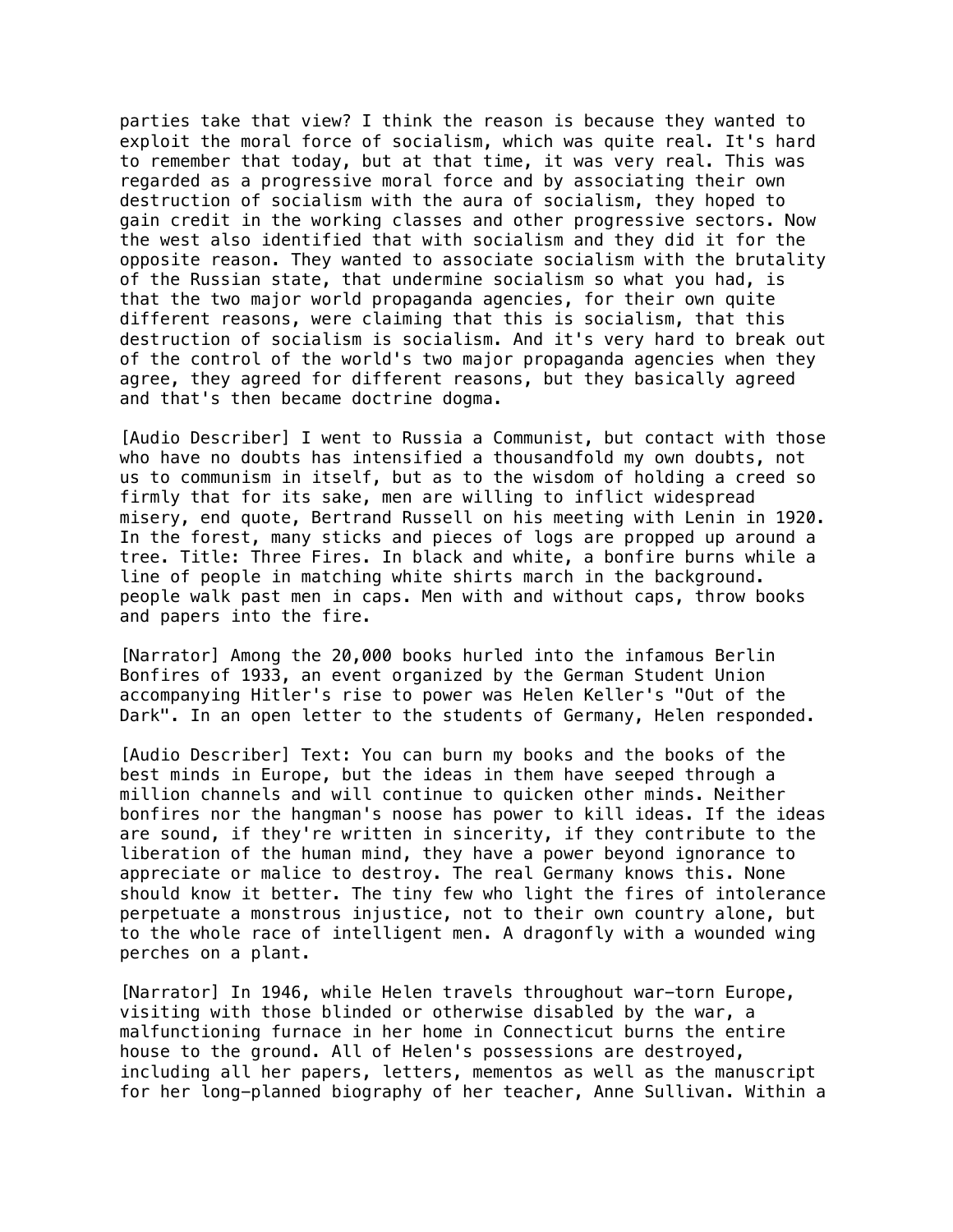year, through the generosity of friends, the house is rebuilt.

Fireflies flicker.

[Narrator] Regarding the loss, Helen publicly conceals her sorrow, simply remarking that she is happy to be rid of the dangerous old furnace. When eight years later, at age 74, Helen finishes the rewriting of her book, "Teacher", she expresses gratefulness that the earlier manuscript had burned, now convinced that she'd found the proper perspective needed.

[Audio Describer] Wind ruffles the gray feathers of a dead bird. Heavier brown feathers remain still on the rocky ground.

[Narrator] On September 11th, 2001, beyond the catastrophic loss of life resulting from the attacks on the World Trade Center, fiery debris falling from a south tower strikes a building one block away housing, among other businesses, the headquarters of the Helen Keller International. Founded in 1915 by George Kessler and Helen Keller and established initially to treat veterans blinded in World War I, the Helen Keller International has evolved into one of the oldest nonprofit organizations dedicated to preventing blindness and reducing malnutrition worldwide. The building is severely damaged and two workers are killed when they are trapped inside the elevators. Within the offices of the Helen Keller International, fire breaks out. In addition to the loss of the entire institutional archives of the organization, is an irreplaceable collection of photos, letters and books of Helen Keller. While virtually all is destroyed, those sifting through the rubble discover singed but intact, a terracotta bust of Helen bestowed as a gift on her first trip to Japan in 1937.

[Audio Describer] The bust is shown.

[Narrator] Following the end of World War II, Helen returns to Japan in 1948, sent by Douglas MacArthur as America's first goodwill ambassador. With an irony that does not escape her, she tours the country, making an appeal for new laws on behalf of the welfare of the physically-disabled. Accompanied by her secretary, Polly Thompson, she revisits Hiroshima.

[Audio Describer] Text: It exceeds in horror and anguish, the accounts I have read. Its desolation, irreplaceable loss and mourning can be realized only by those who are on the spot. Not one tall building is left, and what has been rebuilt is temporary and put up in haste. Instead of the fair flourishing city we saw 11 years ago, there is only a life struggling daily, hourly, against a bare environment, unsoftened even by nature's wizardry. How the people exist through summer heat and winter cold is a thought not to be borne. Jolting over what had once been paved streets, we visited the one grave, all ashes, where about 8:30 August 6th, 1945, 90,000 men, women and children were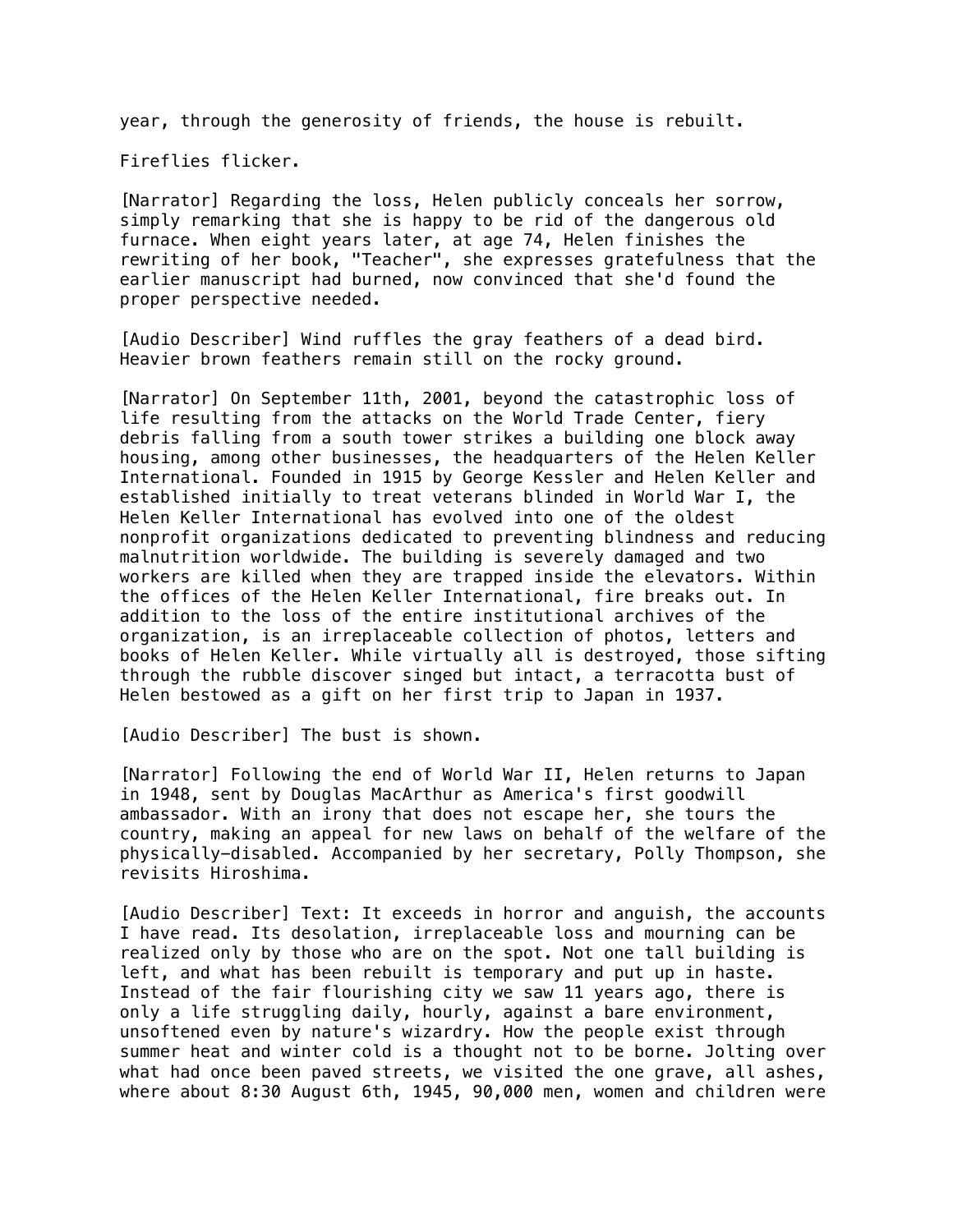instantly killed and a 150,000 were injured, and the rest of the population did not know at the moment what a disaster was upon them. They thought that the two planes, when they bombed, they always came in numbers, were reconnoitering planes; so they were not prepared for the flash of light that brought mass death. As a result of that inferno, 200,000 persons are now dead and the suffering caused by atomic burns and other wounds is incalculable. Polly saw the burdens of the face of the welfare officer, a shocking sight. He let me touch his face and the rest is silence. And it was to those people that I made the appeal. Yet, despite the consummate barbarity of some military forces of my country and the painful wreckage upon the survivors, they listened quietly to what I had to say. Their affectionate welcome from the moment I arrived until two hours later, when we left by ferry for Miyajima, will remain in my soul, a holy memory and a reproach. In black and white, Helen puts her hands on a flower, then runs her hands over leaves and branches nearby. In color, a blurry view of a pink flower focuses as it moves closer to the long yellow pistil in the center and darker pink around it. Raindrops bead on the end of the pistil and the wide pedals. A small ant crawls between petals. The petals of another flower are deep fuchsia and more numerous. Other flowers have yellow and orange pedals coming to a point and long yellow stamen curling at the ends. The anthers at the end or greenish. More than several flowers bloom together. A plump bee crawls over a spray of small yellow flowers as a smaller insect flies around. A sunflower has thin yellow petals bent in different directions, most of them pointing up. It moves in the wind. In the theater, a wall mural depicts a woman in profile looking up with her arms out. The full white skirt of her dress has a lavender piece in front, matching some of the flowers behind her. In another mural, a man in a powdered wig looks over the shoulder of the woman who stands behind as they both look into a hand mirror she holds. In another, a similar man lounges with his hand, resting over his head. The light stands on the empty stage. Titles: What is the greatest illusion? To imagine we have none. What do you love best in life? I love best of all a walk, especially in the woods. I love to smell the fresh bark and leaves in the air. The sunshine and flowers. Nothing brings me more joy than flowers. I believe they can talk, someday we may learn their language.

[Narrator] Toward the close of "Midstream: My Later Life", Helen Keller's second autobiography is a chapter, part confession, part Testament, part invitation, entitled Thoughts That Will Not Let Me Sleep.

[Audio Describer] Text: I realize that I am apt to be too dogmatic when I write of things that mean much to me. I know it would be an advantage to express disapproval with captivating grace. But delicate banter is not one of my strong points. I ask nothing for myself. I am not among the victims of unjust laws. The struggle that I have gone through is no worse than, indeed, is not so grinding as, that of the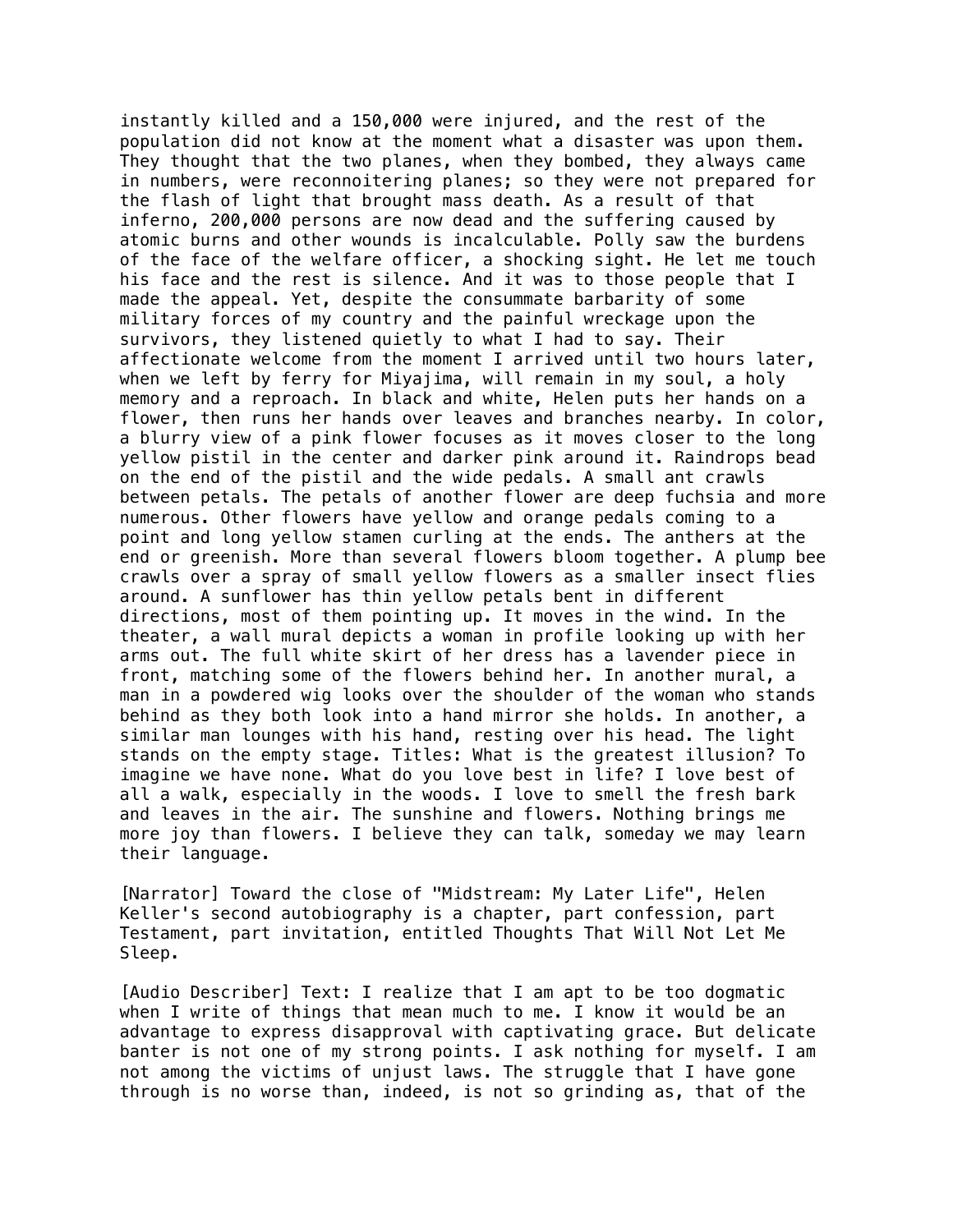majority of men and women who are enmeshed in economic problems, which they are incapable of solving. A horse blinks. Text: When I look out upon the world, I see society divided into two great elements, and organized around an industrial life, which is selfish, combative and acquisitive, with the result that man's better instincts are threatened while his evil propensities are intensified and protected. My knowledge of the conditions that this system imposes is not vicarious. I have visited mill towns in Massachusetts, Georgia, the Carolinas, Alabama, Rhode Island and New Jersey. I have visited mining towns in Pennsylvania, Utah, Alabama, Tennessee, west, Virginia, and Colorado. I have been in foundry towns when the men were on strike. I have been in packing towns when the men were on strike. I have been in New York when longshoremen were on strike. I've been on the New York Central when the railroad men were on strike and stones went flying through the windows. I have spoken in cities where feeling was so intense because of the conflict between capital and labor that when I was asked questions about the dispute, part of the audience hissed, and the manager came onto the stage to ask me not to answer. Blobs of a yellow fungus grow on a log. I have gone through ugly dark streets, filled with small children whose grimy little faces already look old. Many of them are defective in body, or mind or both. All over America, I have been appalled by the number of young children who spend the greater part of the day in stuffy, overcrowded rooms looked after by old people or by children only a little older than themselves while their parents work in factories or in other people's homes. This seems, to me, the most deplorable tragedy of our modern life. A nation's first and last responsibility is the welfare of its children. Fern sprouts, curled at the top, stick out between dead leaves. "Text: I love my country. To say that is like saying I love my family. I did not choose my country any more than I chose my parents, but I am her daughter just as truly as I am the child of my Southern mother and father. But my love for my country is not blind. Perhaps I am more conscious of her faults because I love her so deeply, nor am I blind to my own faults. I cannot fathom myself. I ask myself questions that I cannot answer. I find my heart aching when I expect to find it rejoicing. Tears flow from my eyes when my lips were formed to smile. I preach love, brotherhood and peace, but I am conscious of antagonisms and lo! I find myself brandishing a sword and making ready for the battle. I think that every honest belief should be treated with fairness yet I cry out against people who uphold the empire of gold. I am perfectly sure that love will bring everything right in the end, but I cannot help sympathizing with the oppressed who feel driven to use force to gain the rights that belong to them. The gray and white rings of a tree stump sits among green bows and long grass. Text: The process of emancipation of mankind from old ideas is very slow. The human race does not take to new ways of living readily, but I do not feel discouraged. It is not possible for civilization to flow backwards while there is youth in the world. Youth may be headstrong, but it will advance its allotted length. Through the ages, in the battle with the powers of evil, with poverty, misery ignorance, war,